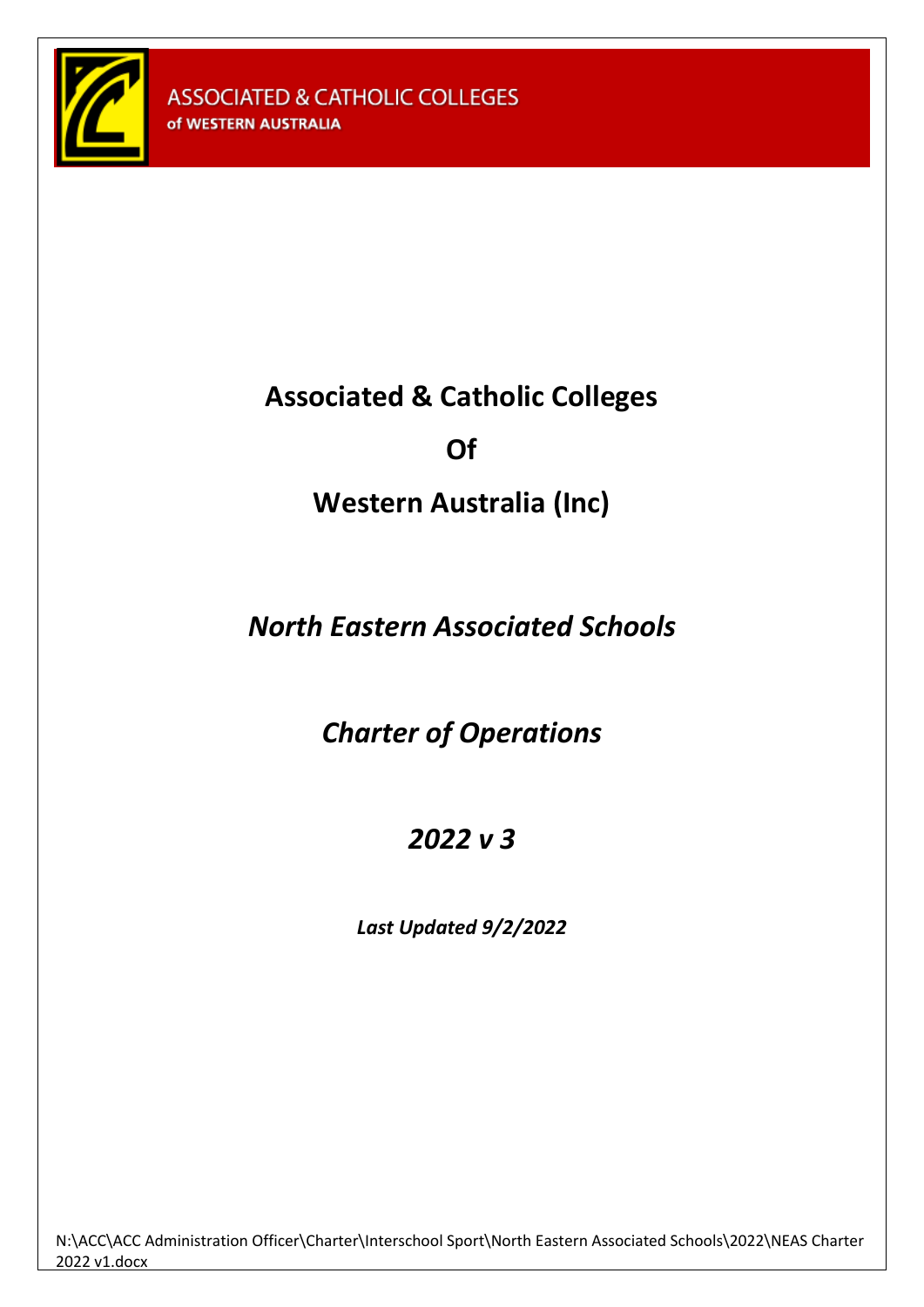## Contents

| 1.0   |       |  |  |  |
|-------|-------|--|--|--|
| 2.0   |       |  |  |  |
| 3.0   |       |  |  |  |
| 4.0   |       |  |  |  |
| 5.0   |       |  |  |  |
| 6.0   |       |  |  |  |
| 7.0   |       |  |  |  |
| 8.0   |       |  |  |  |
| 9.0   |       |  |  |  |
| 9.1   |       |  |  |  |
| 9.2   |       |  |  |  |
|       | 9.2.1 |  |  |  |
| 9.3   |       |  |  |  |
|       | 9.3.1 |  |  |  |
| 9.4   |       |  |  |  |
| 9.4.1 |       |  |  |  |
| 9.5   |       |  |  |  |
| 9.6   |       |  |  |  |
| 9.7   |       |  |  |  |
| 9.8   |       |  |  |  |
| 9.9   |       |  |  |  |
|       | 9.9.1 |  |  |  |
| 9.10  |       |  |  |  |
| 9.11  |       |  |  |  |
| 9.12  |       |  |  |  |
| 9.13  |       |  |  |  |
| 9.14  |       |  |  |  |
| 10.0  |       |  |  |  |
| 11.0  |       |  |  |  |
| 12.0  |       |  |  |  |
| 12.1  |       |  |  |  |
| 12.2  |       |  |  |  |
| 12.3  |       |  |  |  |
| 12.4  |       |  |  |  |
| 12.5  |       |  |  |  |
| 12.6  |       |  |  |  |
|       |       |  |  |  |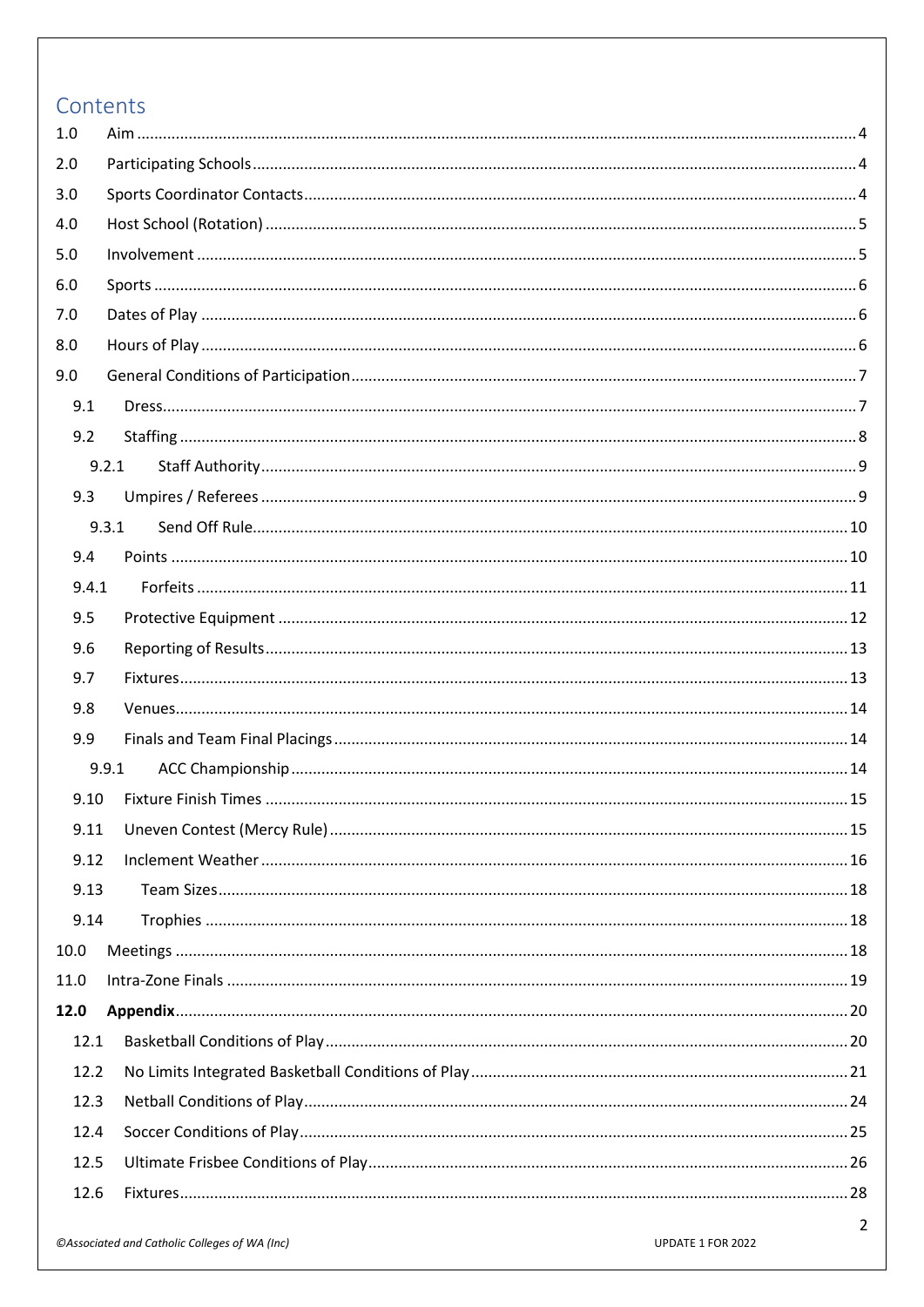| 12.9  |  |
|-------|--|
| 12.9  |  |
| 12.10 |  |
| 12.11 |  |
| 12.12 |  |
| 12.13 |  |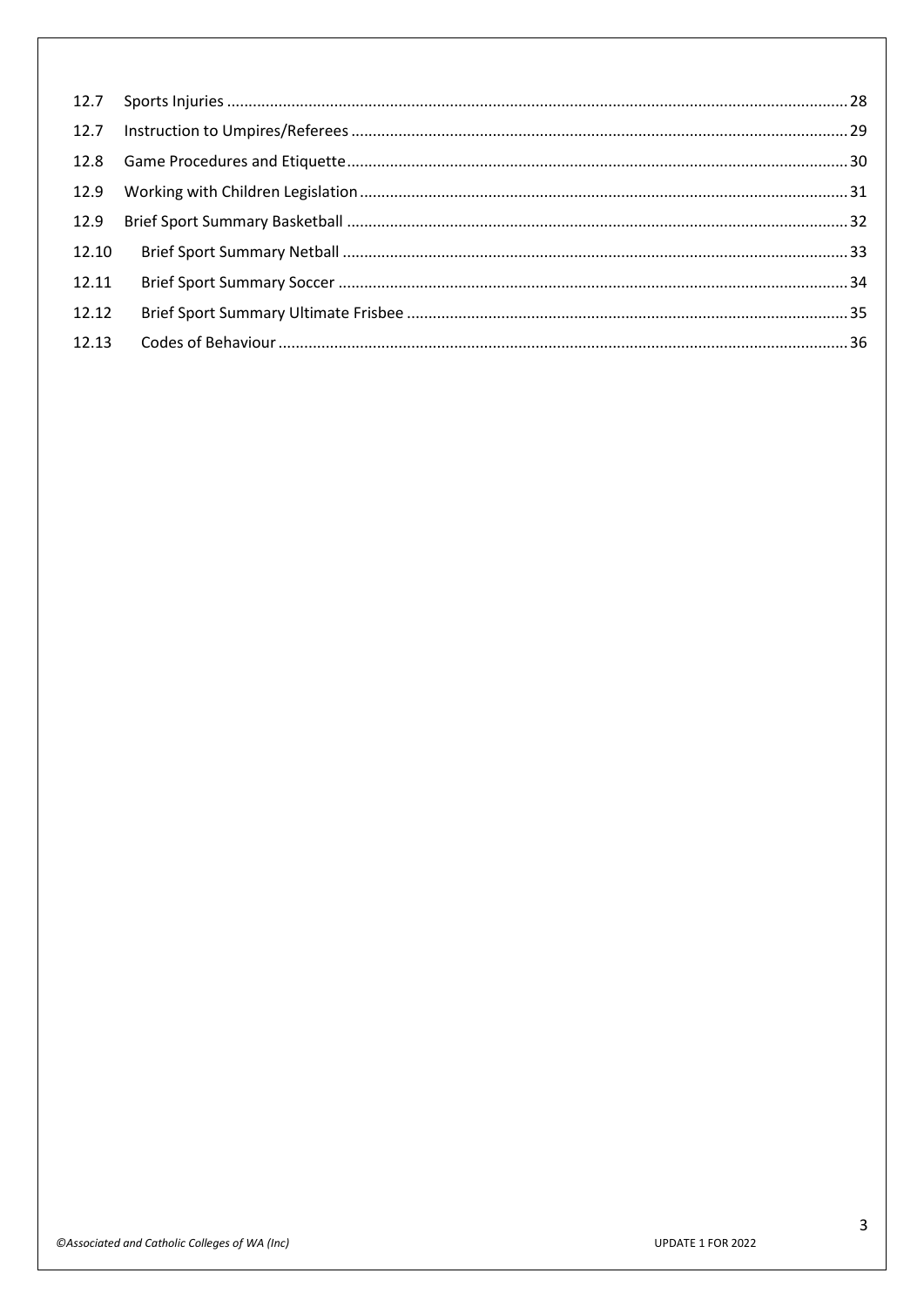## <span id="page-3-0"></span>1.0 Aim

It is the aim of the North Eastern Associated Schools, as a division of the Associated & Catholic Colleges, to further develop an interschool sporting competition, promoting participation, sportsmanship, leadership and socialization amongst students.

## <span id="page-3-1"></span>2.0 Participating Schools

| <b>SCHOOL</b>                      | <b>ADDRESS</b>                               | <b>TELEPHONE</b> |
|------------------------------------|----------------------------------------------|------------------|
| Ellenbrook Christian College       | 5 Santona Boulevard, Ellenbrook WA 6069      | 9297 9279        |
| Helena College                     | Bilgoman Road, Glen Forrest WA 6071          | 9298 9100        |
| <b>Holy Cross Catholic College</b> | 18 Strathmore Parkway, Ellenbrook WA 6069    | 9297 7600        |
| La Salle College                   | 5 La Salle Avenue, Middle Swan WA 6056       | 9274 6266        |
| Swan Christian College             | 381 Great Northern Highway, Middle Swan 6936 | 9364 8300        |
| Swan Valley ACS                    | Swanleigh Parade, Aveley WA 6069             | 9297 9506        |

## <span id="page-3-2"></span>3.0 Sports Coordinator Contacts

| <b>SCHOOL</b>        | <b>HEAD OF SPORT</b>  | <b>EMAIL</b>                         | <b>PHONE</b> | <b>MOBILE</b> |
|----------------------|-----------------------|--------------------------------------|--------------|---------------|
| Ellenbrook Christian | <b>Stefan Grove</b>   | stefan.grove@ellenbrook.wa.edu.au    | 9297 9297    | 0416 920 760  |
| Helena               | Steven Emanuele       | semanuele@helena.wa.edu.au           | 9298 9100    | 0422 789 854  |
| <b>Holy Cross</b>    | <b>Marnie Barrett</b> | marnie.barrett@cewa.edu.au           | 9297 7600    | 0401 137 410  |
| La Salle             | <b>Riley Milligan</b> | riley.milligan@cewa.edu.au           | 9274 6266    | 0411 299 577  |
| Swan Christian       | Stephen Drew          | stephen.drew@swan.wa.edu.au          | 9374 8300    | 0422 230 941  |
| Swan Valley          | Andrew Storer         | andrew.storer@svacs.wa.edu.au        | 92979506     | 0417 938 880  |
| <b>SCHOOL</b>        | <b>HEAD OF PE</b>     | <b>EMAIL</b>                         | <b>PHONE</b> | <b>MOBILE</b> |
| Ellenbrook Christian | Andrew Johnston       | andrew.johnston@ellenbrook.wa.edu.au | 9297 9297    |               |
|                      |                       |                                      |              |               |
| Helena               | Joe Kendall           | jkendall@helena.wa.edu.au            | 9298 9100    | 0415 797 912  |
| <b>Holy Cross</b>    | Liam Smith            | Liam.smith@cewa.edu.au               | 9297 7600    | 0438 878 880  |
| La Salle             | Liam Merigan          | liam.merigan@lasalle.wa.edu.au       | 9274 6266    |               |
| Swan Christian       | Sam Tweedie           | samuel.tweedie@swan.wa.edu.au        | 9374 8300    |               |

## **Associated & Catholic Colleges Contacts**

Kyle March (Director of Sport): 0413 531 927 / 9278 0216 Email: [kyle.march@cewa.edu.au](mailto:kyle.march@cewa.edu.au) Rebecca Del Pup (NEAS Coordinator): 0448 013 068 / 9278 0218 Email: [rebecca.delpup@cewa.edu.au](mailto:rebecca.delpup@cewa.edu.au)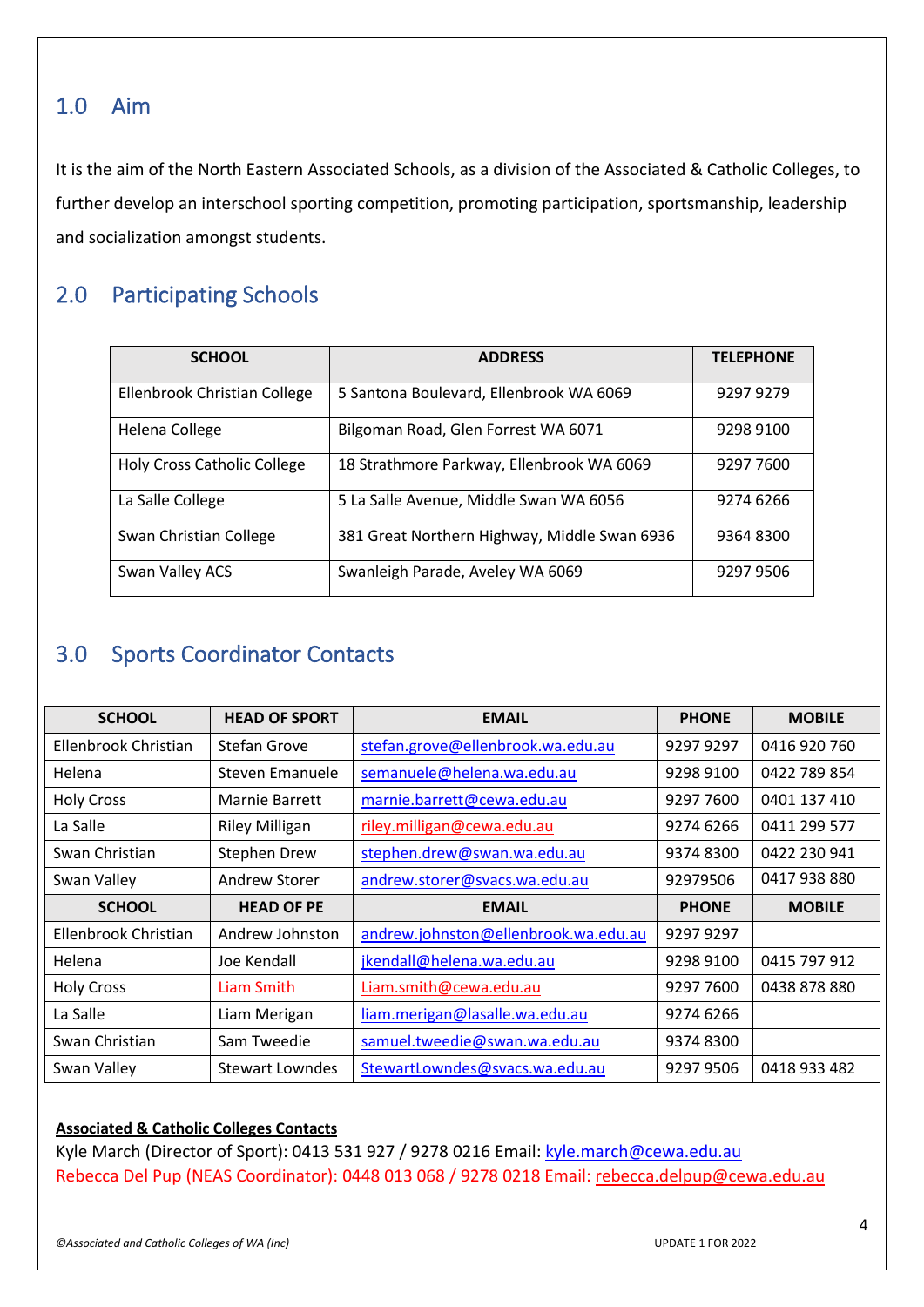## <span id="page-4-0"></span>4.0 Host School (Rotation)

- 2015 La Salle College
- 2016 Ellenbrook Christian College
- 2017 Helena College
- 2018 Holy Cross Catholic College
- 2019 Swan Christian College
- 2020 Swan Valley ACS
- 2021 La Salle College
- **2022 Ellenbrook Christian College**
- 2023 Helena College

## <span id="page-4-1"></span>5.0 Involvement

Boys and girls selected in separate teams, which includes Year 7, 8/9 & 10-12.

*It is the policy of the ACC that students competing in ACC sport must be under 19 years of age as of 31st December. Students who have turned 19 years of age are not permitted to participate in ACC sport. It is also ACC policy that student participation is limited to "secondary school students" and that the minimum level for participation is enrolment in Year 7.*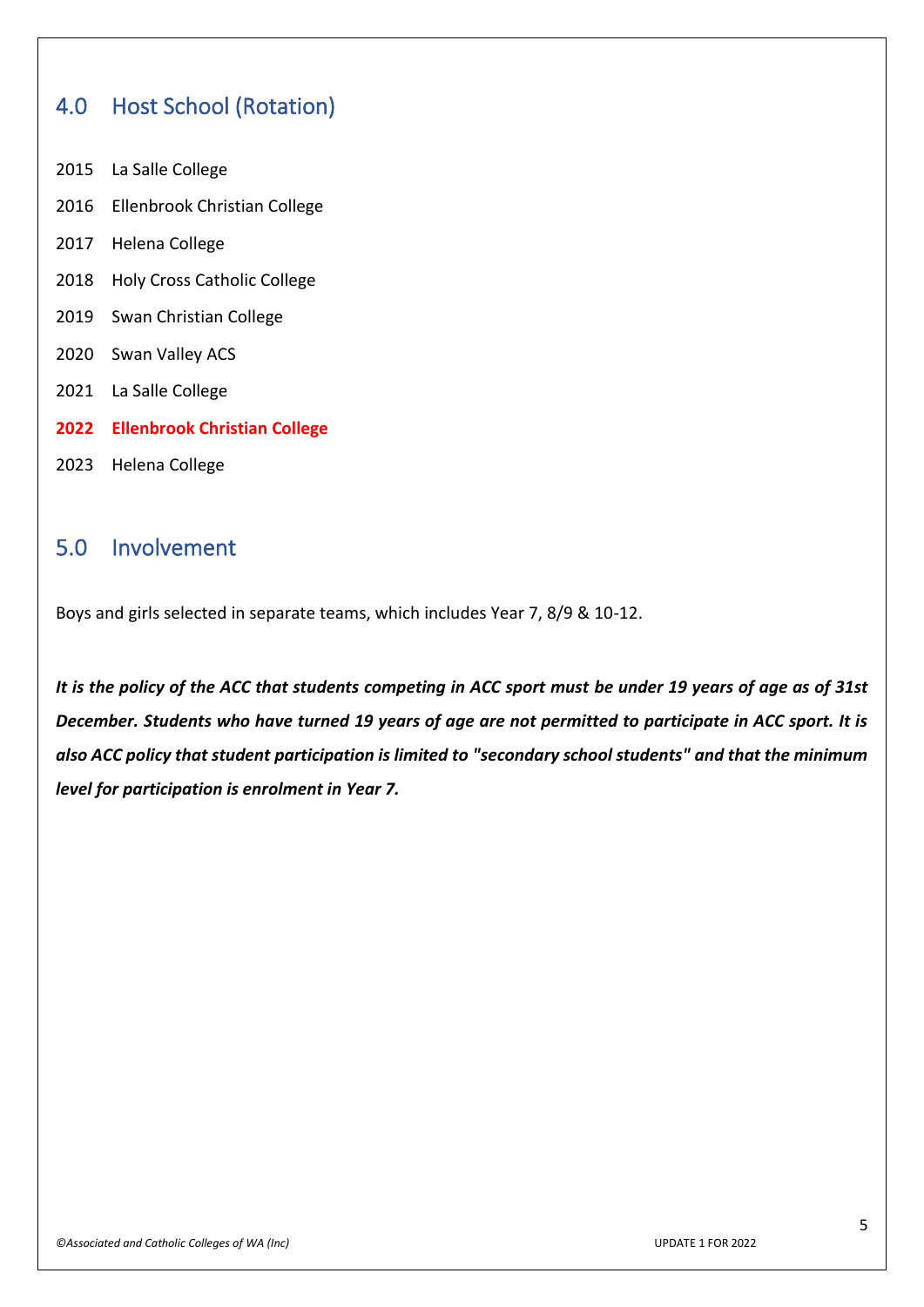## <span id="page-5-0"></span>6.0 Sports

| <b>SUMMER</b> | Year <sub>7</sub> | <b>Year 7-9</b> | <b>Year 7-12</b> | Year $8/9$ | <b>Year 10-12</b> |
|---------------|-------------------|-----------------|------------------|------------|-------------------|
| Basketball    | G, B              |                 | M(NL)            | G, B       | G, B              |
| Frisbee       |                   | M               |                  |            | M                 |
|               |                   |                 |                  |            |                   |
| <b>WINTER</b> | Year 7            | <b>Year 7-9</b> | <b>Year 7-12</b> | Year 8/9   | <b>Year 10-12</b> |
| Netball       | G                 |                 |                  | G          | G                 |

KEY: G = GIRLS, B = BOYS, M = MIXED, NL = NO LIMITS, O = OPEN TO ANY YEAR LEVEL

## <span id="page-5-1"></span>7.0 Dates of Play

- Year 7, 8/9 Tuesday
- Year 10-12 Wednesday

## <span id="page-5-2"></span>8.0 Hours of Play

- a) Year 7, 8/9 & 10-12 4:00 pm 5:00 pm (NB schools are encouraged to start earlier if possible)
- b) The spirit of the NEAS competition is that all schools must ensure that they arrive on time to ensure an adequate amount of playing time. In some instances, this may require the 'away' school to leave early or arrange a change of venues to a central location if they cannot meet their starting time commitment. All schools are committed to starting fixtures at 4:00pm and will make the necessary in-house arrangements to ensure they are ready to play.
- c) Sports Coordinators are expected to discuss these 'time sensitive fixtures' with their Principal and Deputy Principal well in advance of the fixture to ensure that the necessary organization is in place.
- d) All games MUST have a minimum of at least 45 minutes playing time (up to 5:00pm) to constitute a match. Quarter and half-time breaks are not to be counted within the 45-minute playing time.
- e) Specific playing times for individual sports are outlined within those charter rules.
- f) Start/Finish Time:
- g) Schools must adhere to the starting time of 4:00pm.
- h) The latest start time is 4:15pm.
- i) Warm Up: both teams should attempt to arrive at the venue at least 10 minutes prior to start time (i.e., 3:50pm) to commence warm-up.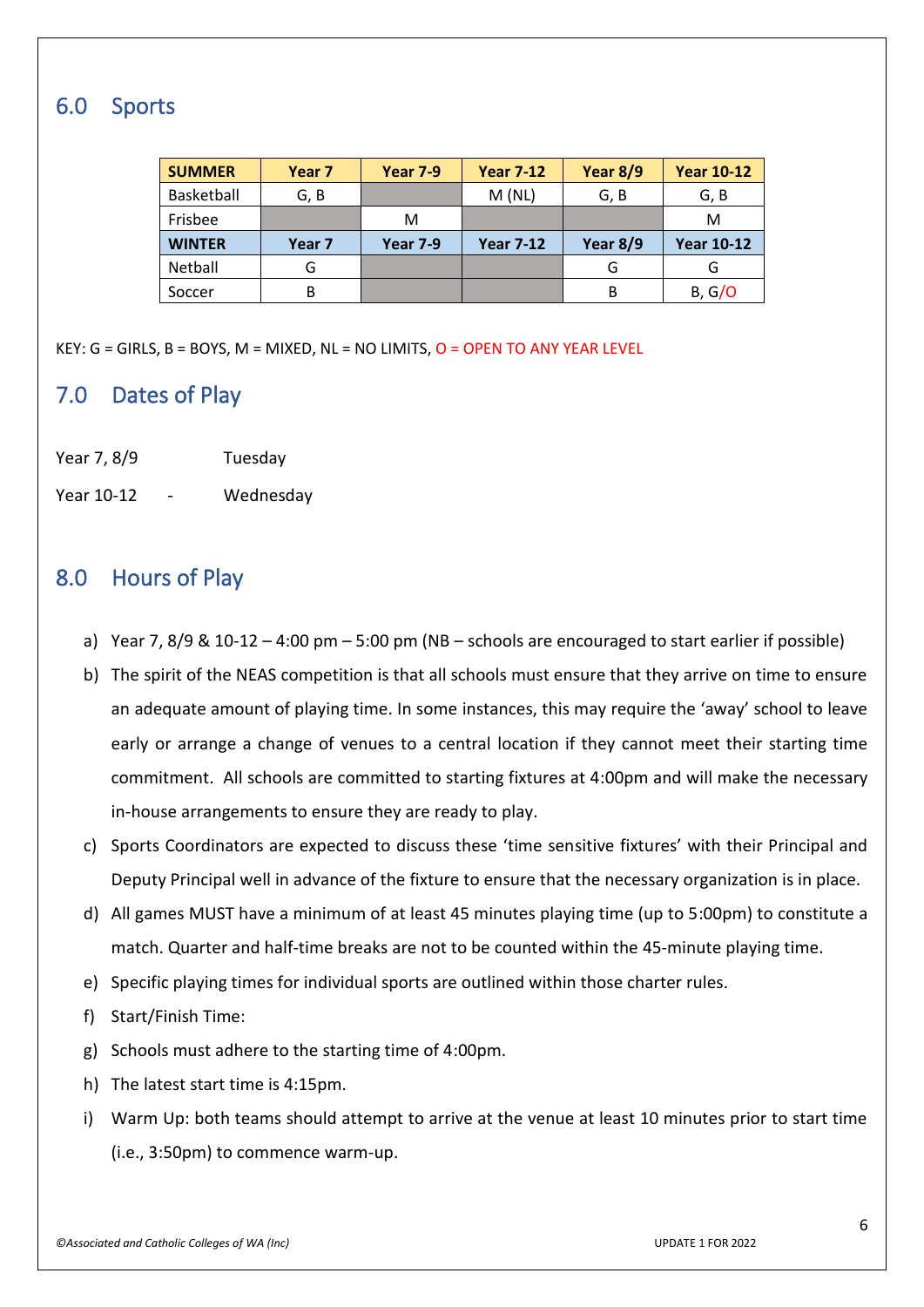- j) In the event of a late start to a fixture, due to unforeseen circumstances, the playing time for that fixture MUST be a minimum of 45 minutes (up to 5:00pm) to constitute a match.
- k) If it is not possible to complete 45 minutes of playing time up to 5:00pm, due to a late start, then the offending team will forfeit the match.
- l) In the case of a match forfeit due to a late start, a 'social' match will still be played but the playing time will be reduced by mutual agreement between coaches ensuring equal half playing periods and a 5:00pm finish. The result will be invalid.
- m) Forfeits: If a match is to be forfeited due to late arrival, then the forfeit must be 'declared' before the start of the match. The forfeit is to be declared in the first instance by the coach of the offending team, if not then by the umpire/referee, if not then by the non-offending coach and failing this the home team Sports Coordinator. If the forfeit is not 'declared' before the match than the result will stand.
- n) Schools MUST ensure that they educate staff, students & outside coaches of forfeit clause 8.i above, to ensure that this rule is implemented in the right spirit.
- o) Finish Time: all matches MUST finish at the prescribed time of 5:00pm to ensure adequate time for the return journey to schools.

## <span id="page-6-1"></span><span id="page-6-0"></span>9.0 [General Conditions of Participation](#page-0-0)

## 9.1 Dress

For all sports, players dress standards must be consistent with, and in line with the traditional expectations for that sport. The school sports/PE uniform may be substituted where appropriate, but if tops require numbers or letters this must be adhered to i.e., basketball, netball, soccer. Appropriate safety equipment (i.e., soccer shin pads) should also be recommended by all schools. Schools are requested to allocate funds to establish and maintain uniform standards.

Tracksuits are NOT acceptable items to be worn during games. In extreme adverse climatic conditions, the coaches can convene and if agreed, tracksuit tops may be worn, but NOT bottoms. In addition, only Goalkeepers in soccer may wear tracksuits or part thereof. Hats should be encouraged in summer sports.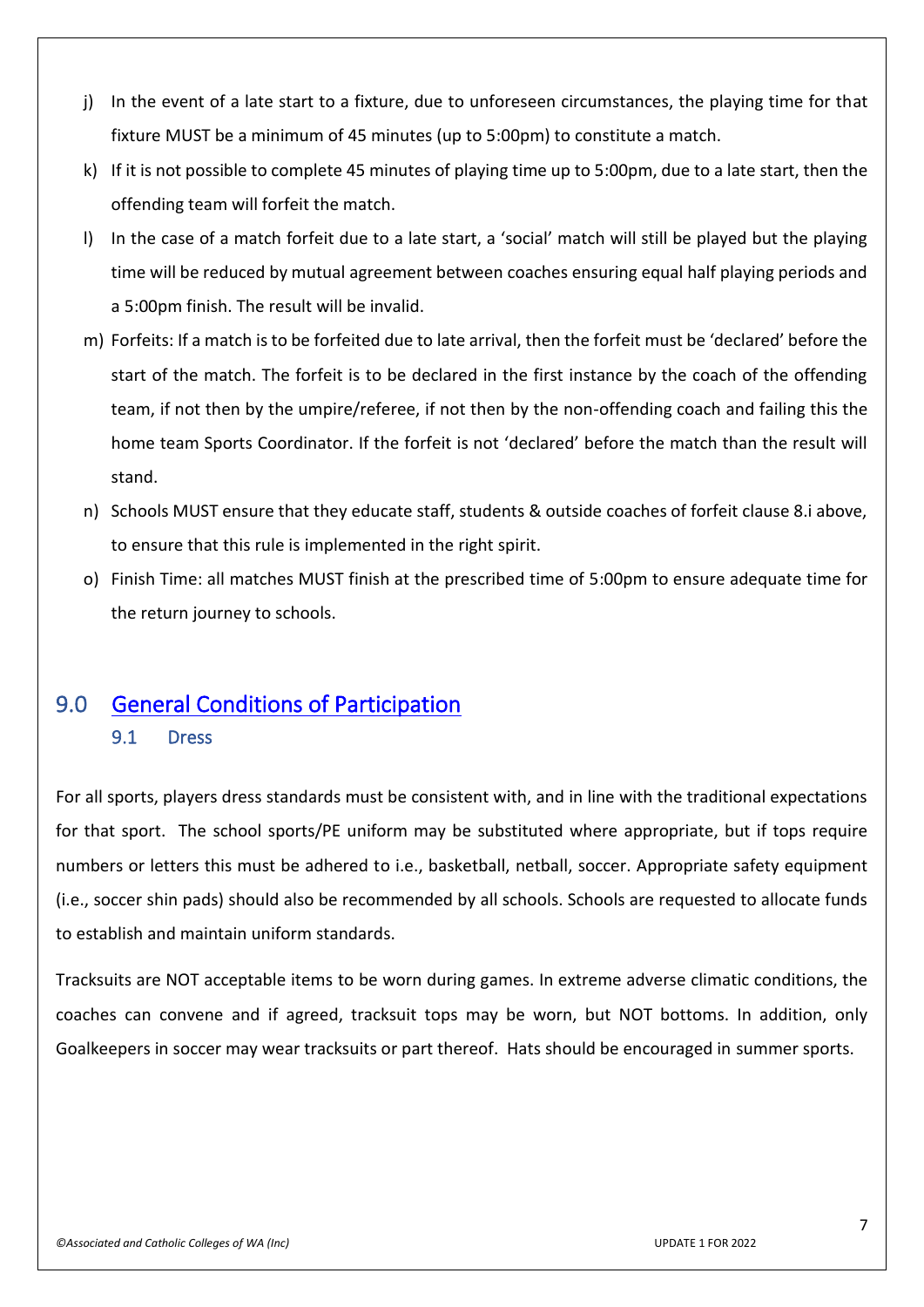|             | <b>School</b>                          | <b>Sports Uniform</b>         | <b>Basketball</b>                           | <b>Soccer</b>                                            |
|-------------|----------------------------------------|-------------------------------|---------------------------------------------|----------------------------------------------------------|
|             | <b>Ellenbrook Christian</b><br>College | Maroon/White/Black            |                                             |                                                          |
|             | <b>Helena College</b>                  | Navy Blue & Light Blue        | Navy and light blue                         | Navy and light blue (light blue<br>socks)                |
|             | <b>Holy Cross</b>                      | Navy, grey, orange            | Singlet navy with orange                    | Top navy with orange numbers                             |
| <b>BOYS</b> | <b>Catholic College</b>                |                               | numbers Navy Shorts                         | Navy Shorts                                              |
|             | La Salle College                       | Green, Red & Gold             | Green/red/yellow singlet; green<br>shorts   | Green shorts; green/red shirt;<br>green/yellow/red socks |
|             | <b>Swan Christian</b><br>College       | Navy Blue, White, Black, Cyan | Cyan, Black and White singlet and<br>shorts | <b>TBA</b>                                               |
|             | <b>Swan Valley ACS</b>                 | Navy, Emerald and white       | White singlet with navy blue<br>shorts      | Navy and white shirt navy shorts<br>navy socks           |

|       | <b>SPORTS UNIFORM</b>                         |                                  |                                                 |                                                                  |                                                             |  |  |  |
|-------|-----------------------------------------------|----------------------------------|-------------------------------------------------|------------------------------------------------------------------|-------------------------------------------------------------|--|--|--|
|       | <b>School</b>                                 | <b>Sports Uniform</b>            | <b>Basketball</b>                               | <b>Netball</b>                                                   | <b>Soccer</b>                                               |  |  |  |
|       | <b>Ellenbrook Christian</b><br><b>College</b> | Maroon/White/Black               | Black/gold, 8/9 girls -<br>maroon               | Maroon with black/white<br><b>bibs</b>                           |                                                             |  |  |  |
|       | <b>Helena College</b>                         | Navy Blue & Light Blue           | Navy and Light blue                             | Navy and light blue (Navy<br>bibs)                               |                                                             |  |  |  |
| GIRLS | <b>Holy Cross</b><br><b>Catholic College</b>  | Navy, grey, orange               | Singlet navy with orange<br>numbers Navy Shorts | Grey Sports Polo, Navy<br>Shorts - Bibs Navy,<br>Orange or White |                                                             |  |  |  |
|       | La Salle College                              | Green, Red & Gold                | Green/red/yellow singlet;<br>green shorts       | Green/red/yellow dress                                           | Green shorts; green/red<br>shirt; green/yellow/red<br>socks |  |  |  |
|       | <b>Swan Christian</b><br><b>College</b>       | Navy Blue, White, Black,<br>Cyan | Cyan, Black, and White<br>singlet and shorts    | <b>TBA</b>                                                       |                                                             |  |  |  |
|       | <b>Swan Valley ACS</b>                        | Navy, Emerald and white          | White singlet blue shorts-<br>still yet TBC     | Navy blue with green and<br>white stripes, navy blue<br>shorts   |                                                             |  |  |  |

## <span id="page-7-0"></span>9.2 Staffing

a) Suitable teaching staffs are assigned a coaching or managing task by the principal in consultation with the Sports Coordinator in such a way that each team (or group of small teams e.g. tennis) is accompanied by a teacher or a responsible adult acting on written authorization from the Principal.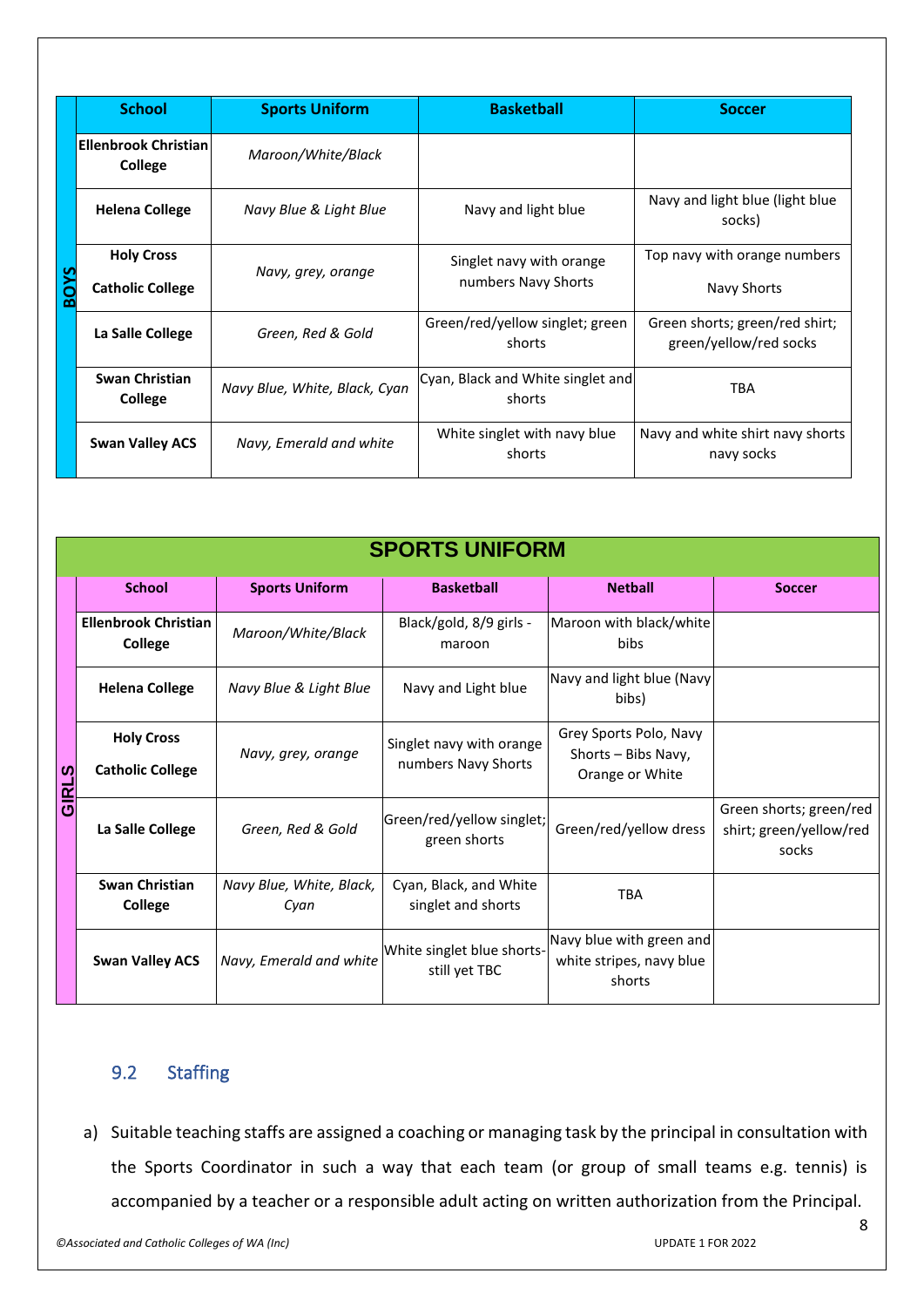- b) If necessary, qualified (in the estimate of the Principal and sports Coordinator) non-staff adults (i.e. parents or past students) may be authorised by the Principal to coach teams (assuming the presence of a staff manager). Individual schools should be aware of their "Duty of Care" and ensure the presence of staff with each team.
- c) Where possible schools should always attempt to place individuals with knowledge of that specific sport as the coach or manager.
- d) Duties of scorer, timer, linesmen, and boundary umpires are carried out by competent reserves or suitable persons nominated by the Coach/Manager.
- e) Principals are committed to ensuring that all teams are well supervised. Sport Coordinators are entitled to expect support from senior administrators in approaching and appointing staff to coaching positions.
- f) Staff from all teams are to submit **signed** scorecards (by both coaches) to the Sports Coordinator who is responsible for all results. The ACC office may request copies of results from teams to verify scores in the event of a dispute/query. The Sports Coordinators will keep all records for the duration of both the summer and winter seasons for the year.
- g) Staff from both teams are to agree on forfeits and uniform points before the start of play. This information is to be clearly indicated on the scorecard.

## 9.2.1 Staff Authority

<span id="page-8-0"></span>Staff from both schools engaged in a fixture, have the authority to address and or discipline students from the opposite school. Where possible, staff should consult with and seek permission from each other before disciplining students from an opposing school.

## <span id="page-8-1"></span>9.3 Umpires / Referees

- a) Each team provides one umpire/referee for all games, regardless of whether the team is home or away. If an umpire cannot be sourced for a game, then it is acceptable for the coach of the team to be the umpire.
- b) Both home and away teams are to supply a linesman for soccer and a scorer for netball and basketball.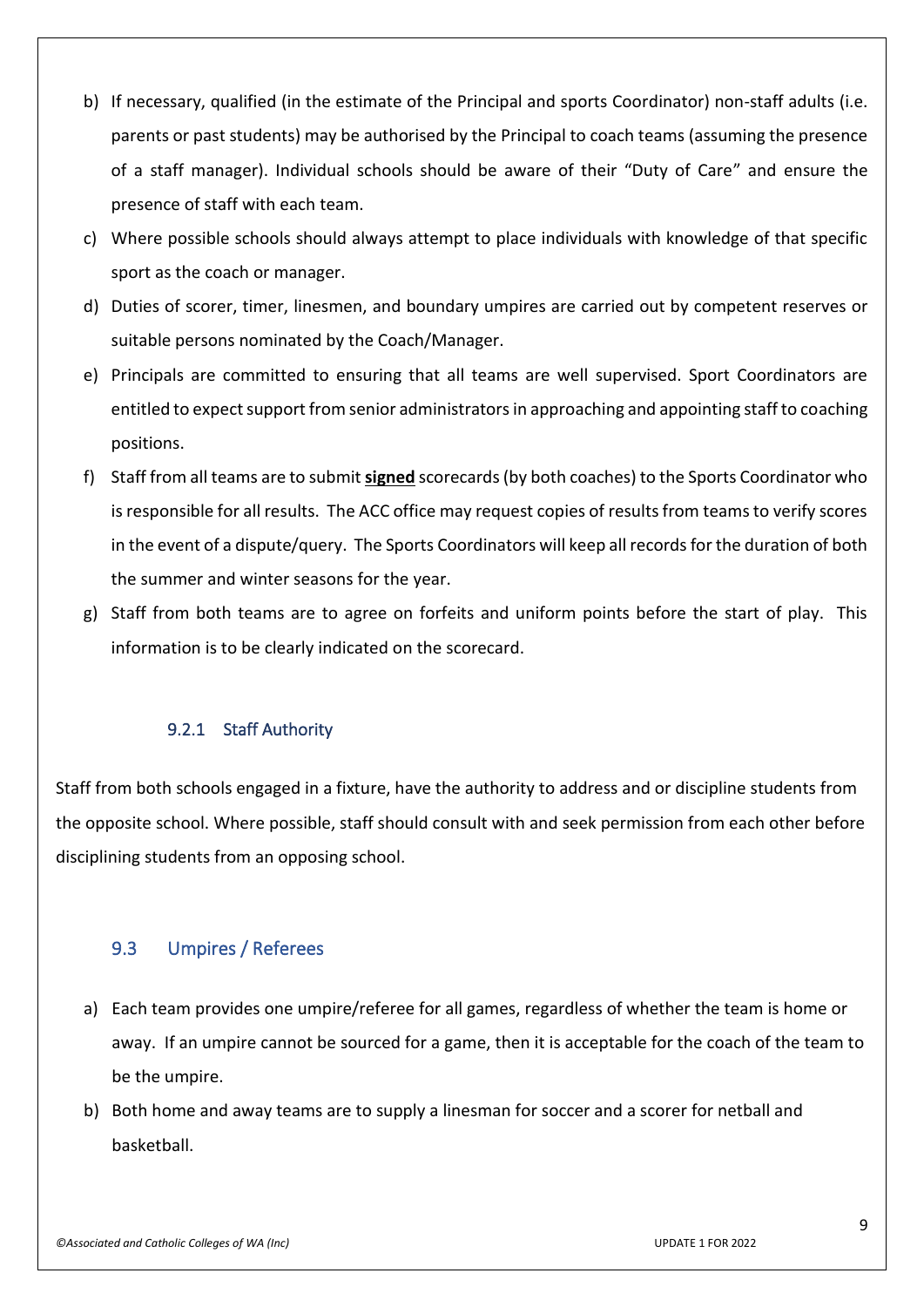- c) Where possible schools should use accredited umpires. Schools may use competent senior students to perform umpiring duties.
- d) Individual schools should be aware of their "Duty of Care" when providing non-accredited officials and senior students.
- e) Each school engages all necessary officials and meets its own cost in this regard.
- f) All umpires are to wear fluoro vests, so they are easily identified during games.
- g) Schools are encouraged to supply external/adult umpires for finals. In Netball and Basketball, each school involved in the finals is required to supply an umpire.
- h) Neutral umpires/referees will be sourced by the ACC for netball and soccer in the NEAS winter sport carnival round. Schools will share the costs and will be invoiced by the ACC with equal fee amounts.

## 9.3.1 Send Off Rule

<span id="page-9-0"></span>If a student is sent from the field of play in any NEAS sport, he/she is **not** permitted to return to the field of play for that game. However, that player may be replaced immediately by one of the reserve players. The umpire/referee should indicate the reason for the send-off to the team coach and the player concerned when it is convenient.

If the incident is of a serious nature (i.e., violence, vilification, unruly behaviour), then a written report is to be made by the umpire or coach and copies sent to the Sports Coordinator of each school. The Sports Coordinator should then take appropriate action.

## <span id="page-9-1"></span>9.4 Points

WIN = 3 Points LOSS = 0 points DRAW = 1 points per team FORFIET Winning Team = 3 points Losing team = 0 points

Teams with equal points on weekly and final competition ladders, will be separated in the following manner: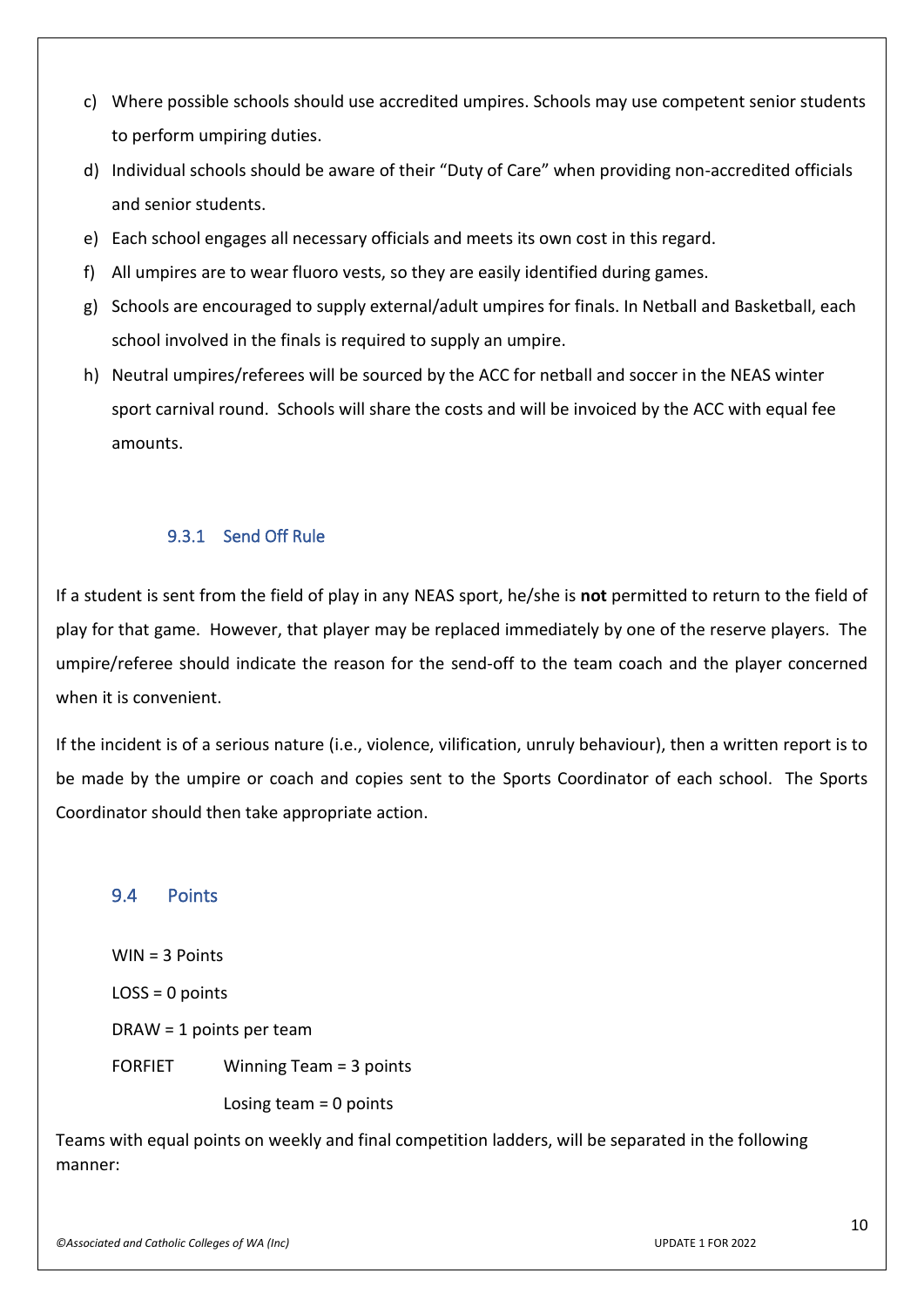| Basketball | $\sim$        | Goals for and against (goal difference) |
|------------|---------------|-----------------------------------------|
| Soccer     |               | Goals for and against (goal difference) |
| Netball    | $\sim$ $\sim$ | Goals for and against (goal difference) |

## 9.4.1 Forfeits

<span id="page-10-0"></span>Games **MUST start by 4:15pm.** If teams are not ready to start at 4:15pm a forfeit will be declared. The game will still be played but as a 'scratch' match not counting for points.

If a forfeit occurs due to a team arriving late or not having the correct gender split, then the forfeit must be 'called' before the start of play.

Early communication is essential to alleviate problems arising from forthcoming forfeits. The latest time for a forfeit to be communicated is 10.30am on the day of the fixture.

A team causing the forfeit will receive 0 points, whilst the opposition receives 3 points for that fixture.

To assist with the separation of teams with equal points on weekly and final competition ladders, the team winning a forfeit, will be awarded a predetermined score for that sport. The team losing will be awarded the reverse of the predetermined score.

If at any stage a school cannot fill a team, they should first try to source players from a lower age group to help fill that team.

## **Forfeiting of a fixture should be an absolute last resort due to unforeseen circumstances.**

| <b>SUMMER</b> | <b>FOR</b> | <b>AGAINST</b> |
|---------------|------------|----------------|
| Basketball    | 20         |                |
| Frisbee       |            |                |
|               |            |                |
| <b>WINTER</b> | <b>FOR</b> | <b>AGAINST</b> |
| Soccer        | 4          |                |

**FORFEIT**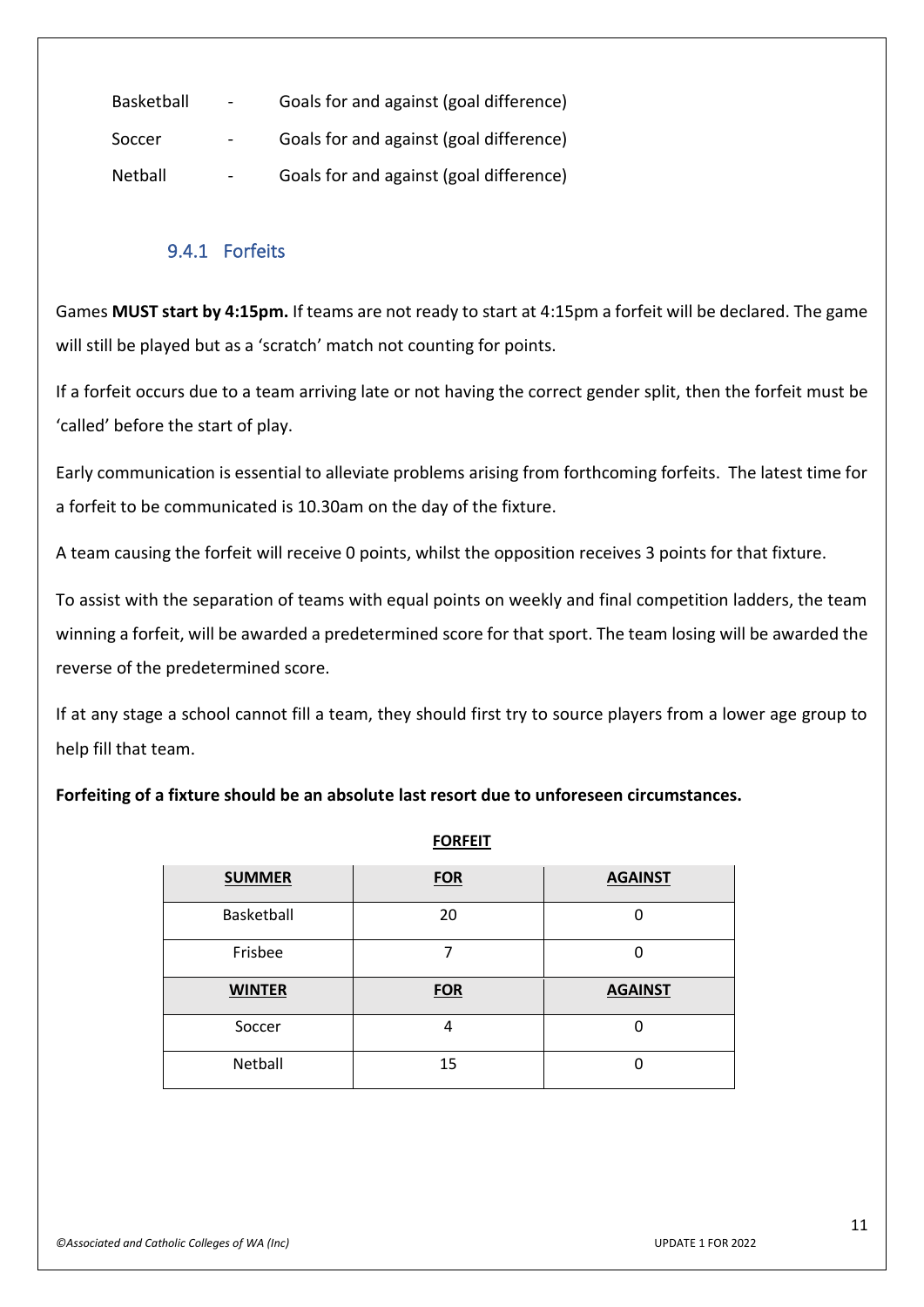## <span id="page-11-0"></span>9.5 Protective Equipment

It is essential that all protective equipment is worn at all times and that the equipment is maintained at optimal levels. Students are to be advised of the requirement to use appropriate protective equipment during all games. Shin pads must be worn in soccer matches.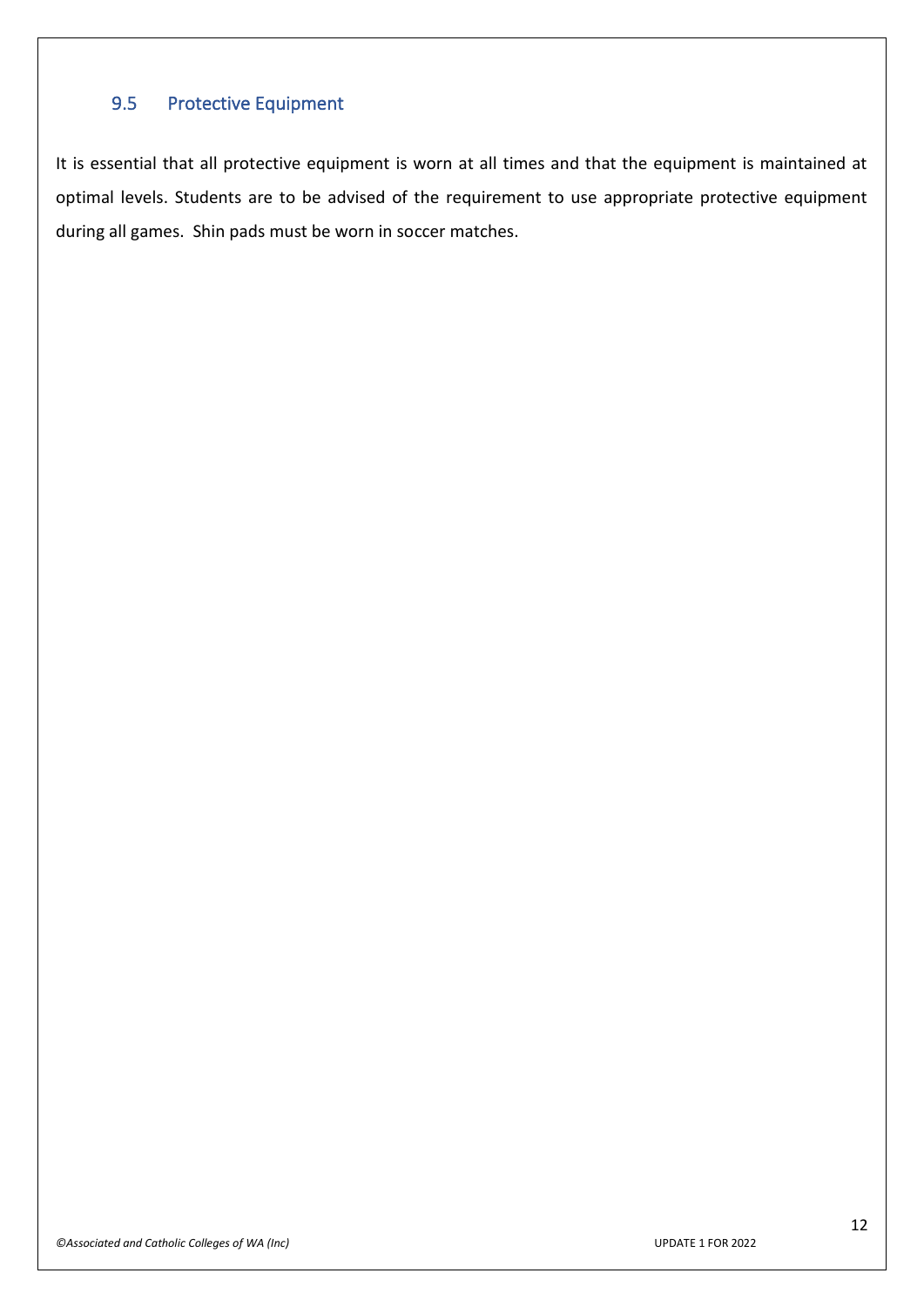## <span id="page-12-0"></span>9.6 Reporting of Results

Results of all fixtures are reported using the GoJaro on-line results system through the ACC web site. The home team enters all results in GoJaro within 24 hours of the fixture. Once all results are entered the home scorer must go to the scoreboard and check that results are displaying correctly.

It is important that a copy of this page is printed for your records. In the event of a problem with scores, the ACC may ask for a copy of these results.

The away team needs to check all results within 48 hours from when the home team notifies that results have been entered. If there are any errors, the home team has one week to correct them. After one week, the fixture will be locked and only ACC administrators are able to make any required changes. The away team must check results within 72 hours otherwise results entered by the home team will stand. Failure of the home team to comply with this condition will invoke a penalty of 1 point for the "responsible" team involved for that fixture.

It is suggested that the GoJaro system be promoted to coaches, students, and parents and that the ladders be used to motivate individuals, teams, and coaches/managers throughout the season.

If for any unforeseen circumstance the results cannot be entered by the home team using GoJaro then the away team should enter the results. If GoJaro is down and results cannot be entered online, then the results can be emailed to the ACC.

**N.B. Results reported are considered final once confirmed on-line - both teams' coaches/managers and captains must settle scoring discrepancies before scorecards are signed.**

## <span id="page-12-1"></span>9.7 Fixtures

NEAS fixtures are organized on a home and away basis. Schools agree to venues and fixtures at the November review meeting each year. Fixtures and venues **MUST BE** confirmed by sports coordinators on the Monday of the fixture week.

## *REFER: APPENDIX 12.6*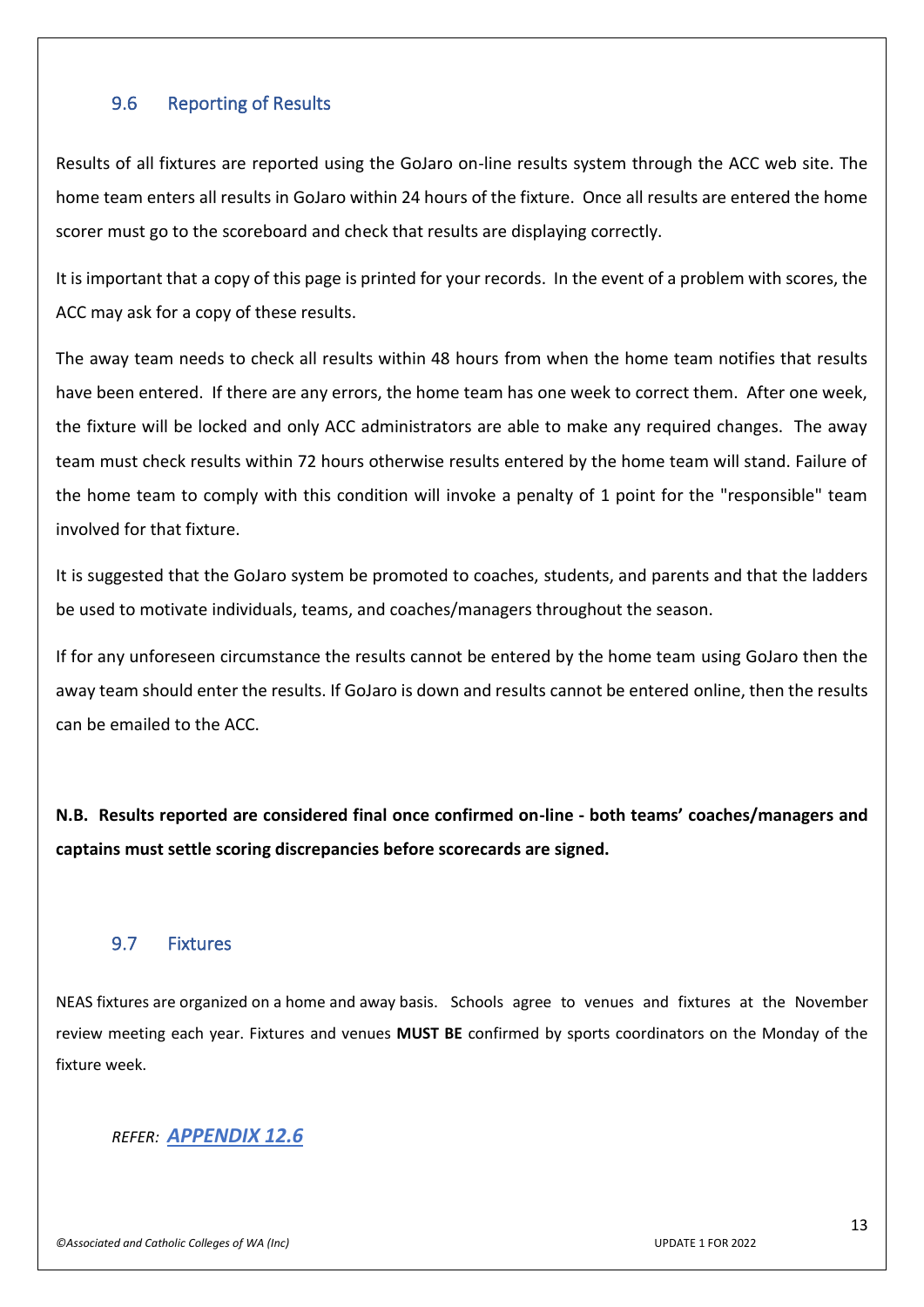## <span id="page-13-0"></span>9.8 Venues

Venues will be determined by both schools for each round or standardized (boys' home/girls away) for first mentioned teams. It is the responsibility of the school providing the venue to ensure that all ground/court markings are complete and adequately maintained.

## <span id="page-13-1"></span>9.9 Finals and Team Final Placings

Points gained in qualifying fixtures determine the final team placings for finals. Both summer and winter sport will have a final series  $1<sup>st</sup>$  place v  $2<sup>nd</sup>$  place.

The higher placed school will have priority in hosting the final at their home venue unless a school does not have enough facilities. In this case schools come to an agreement to the venue. The highest place school is to enter finals results into the results entry system regardless of the outcome.

## 9.9.1 ACC Championship

<span id="page-13-2"></span>NEAS Premiership teams from senior basketball, netball and soccer will progress to the ACC Championship competition. ACC Championship games will be a weekly knockout/elimination tournament following the finals round for each NEAS season.

## *Preliminary Rounds*

- ACC schools are initially broken into ACC Sub Association pools, wildcard groups based on geographical location or one-day carnivals for the preliminary stages of the competition.
- During the preliminary stage competition, each team will play each other once in a round robin competition.
- Games in preliminary rounds will have fixtures created by the ACC with set dates/days/times.
- Winning schools then progress into the Southern Conference or Northern Conference round of 16 elimination brackets for each sport and gender.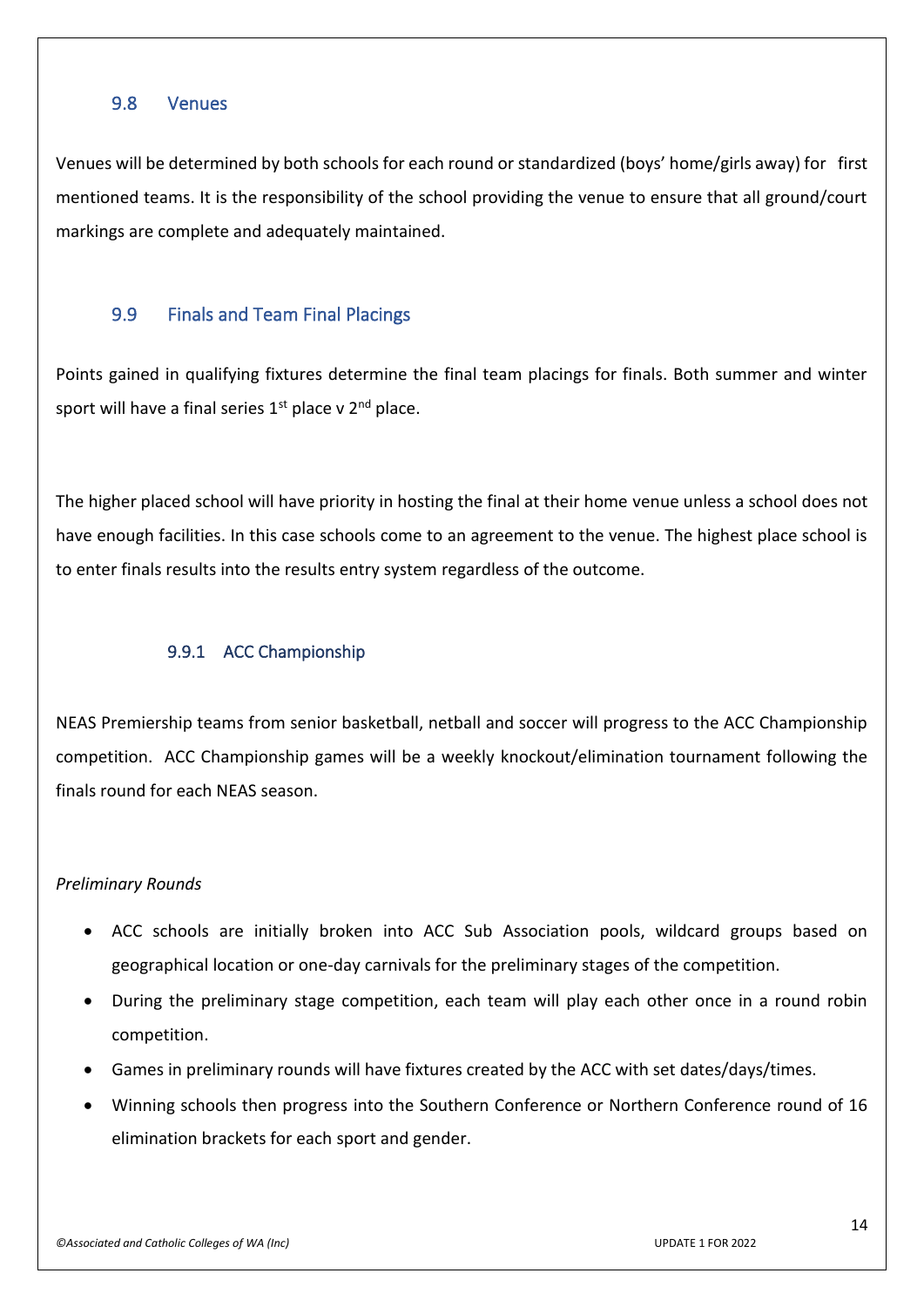## *Elimination Rounds*

- Information for teams reaching the elimination stage will be issued to teams ASAP after the conclusion of the preliminary round robin competitions.
- Games in the elimination round will be arranged by mutual agreement between schools.
- There are dates across two weeks allocated for the elimination round and schools must complete the game by the end of the second week. (see ACC Championships Charter for scheduled competition dates and venues <https://www.accsport.asn.au/interschool-sport/acc-championship/charter> )
- Wherever possible matches should always be played on the set day and time.
- The ACC reserves the right to create crossover conference semi-finals as applicable and if warranted within a sport.

## <span id="page-14-0"></span>9.10 Fixture Finish Times

It is essential that fixtures finish at the prescribed time of 5:00pm ensuring that the return journey is coordinated to enable parents to pick up students as near to a common time as possible.

In the event of a late start to a fixture, due to unforeseen circumstances, the playing time for that fixture is to be reduced by mutual agreement ensuring equal half or quarter playing periods.

## <span id="page-14-1"></span>9.11 Uneven Contest (Mercy Rule)

NEAS schools have agreed that a 'mercy rule' can be applied to all summer and winter sports if necessary.

The purpose of the Mercy Rule is to ensure that enjoyment and participation of all NEAS participants remain the overall aim of the competition.

If a coach decides that it is an appropriate time to implement the Mercy Rule, he/she will approach the coach of the opposition team. Once an agreement has been made between the two coaches to implement the Mercy Rule, coaches will subtly make appropriate changes in an attempt to make the game more equally matched. Any changes to the game are to be made in a discrete way so that players are not aware that such changes are taking place. This ensures that no team or player feels belittled in any way.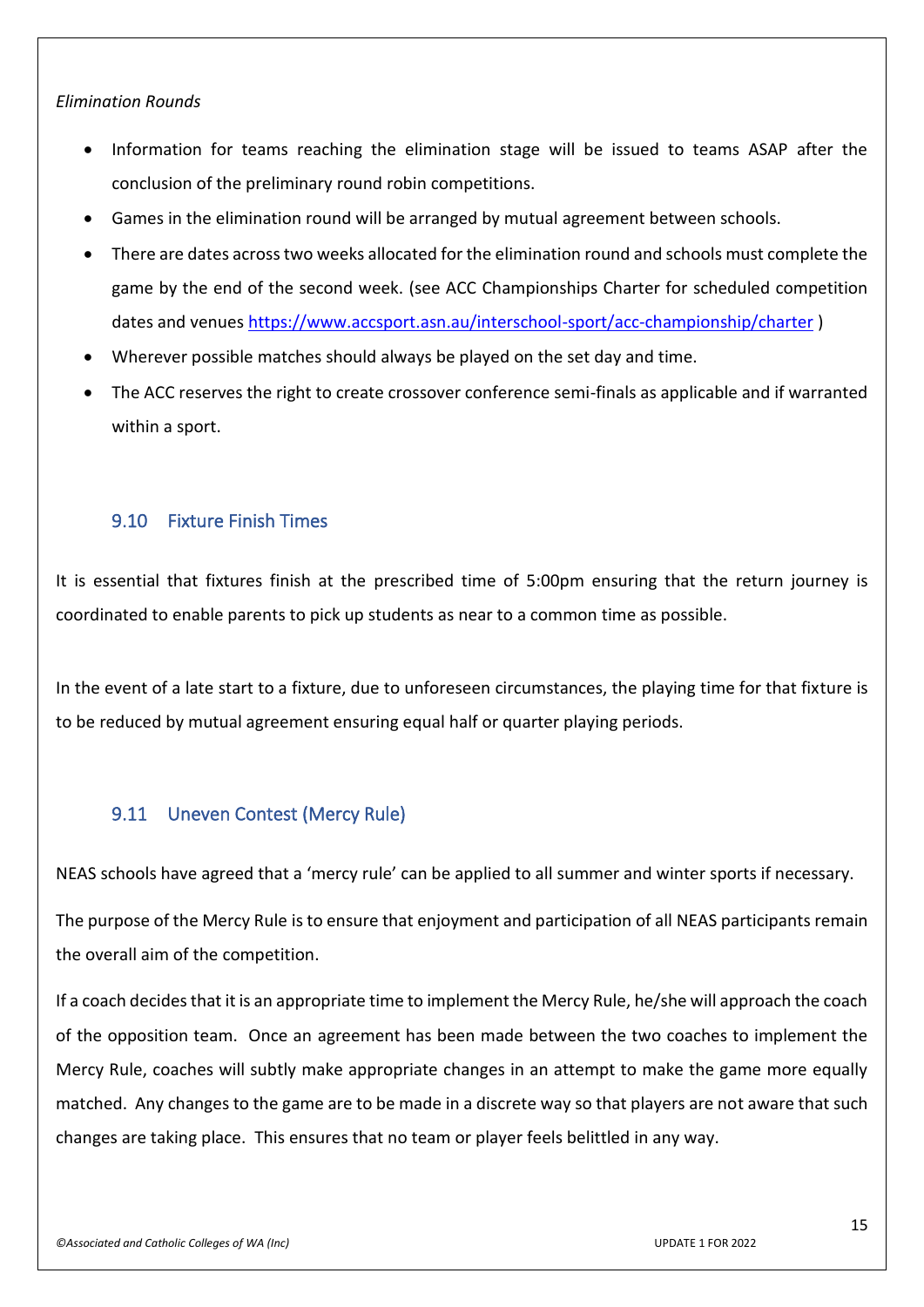Once a blowout score has been reached, coaches communicate and cease scoring at this stage of the game. The score at the time of implementing the mercy rule is recorded in GoJaro.

The following scores are considered as being a 'blow out':

Soccer – 7 goal difference

Netball – 30 goal difference

Basketball – 40-point difference

Frisbee – 10-point difference

The game then continues until full time with coaches/officials in charge of matches determining the best course of action to encourage games to be competitive so that ALL students have a positive playing experience. Coaches should use their discretion to implement measures to ensure that matches are not one sided. Possible examples of "mercy rule" changes are:

- Take off best starting line up if scores look like a blow out
- Reduce playing numbers on the field to match the opposition if they are short of players
- Loan opposition some players (even after half time)

## <span id="page-15-0"></span>9.12 Inclement Weather

## **Hot Weather:**

- Home school contacts weather bureau at 10.30am. If the weather conditions are extreme (high temp (>37) & high humidity), the home school contacts the away school by 11:00am and a decision to cancel can be made.
- If schools do proceed with sport under hot/humid conditions the following strategies should be employed:
	- o reduce match length
	- o increase the number of rest/drink breaks
	- o ensure that adequate fluid replacement occurs before/during/after the match
	- o normal sun protection measures such as hats/sunscreen should already be in place
	- o where possible shade should be available adjacent to playing venues
	- o consider cancellation of outdoor sport only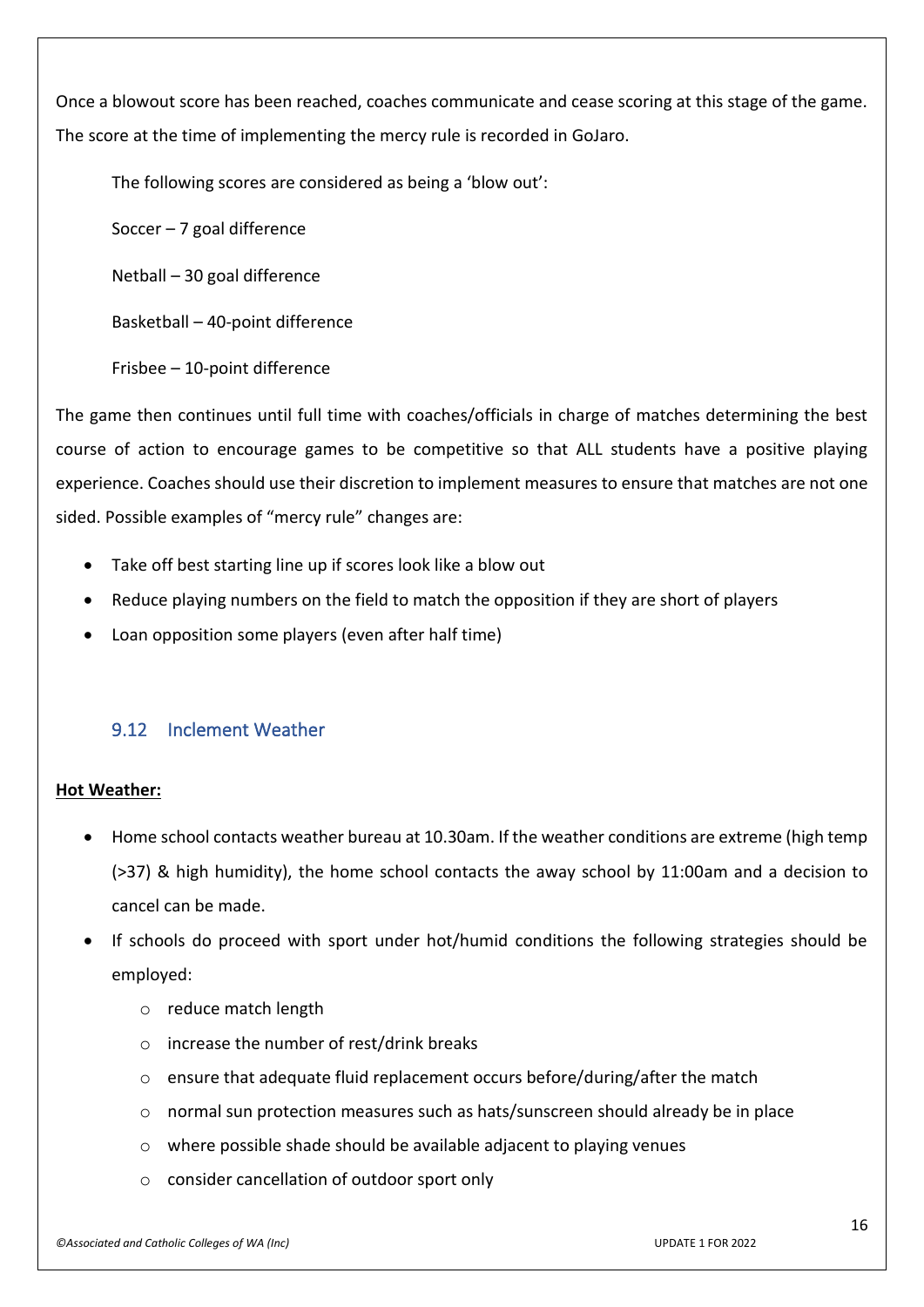## **Storm/Wet Weather:**

- Home school contacts weather bureau at 10.30am.and if the consensus is a disaster warning (lightning and hail), the home school contacts the away school by 11:00am and a decision to cancel can be made.
- If doubtful, teams show up and a decision is made by the home SC on site as to whether games continue. Rain and cold weather are not considered a disaster and matches should continue.
- Rain is not a reason to cancel a fixture. Fixtures should only be cancelled if the weather is severe and poses a significant risk to student safety.
- The decision to cancel a fixture remains a school-based decision. Fixtures cancelled due to weather will affect all inside and outside venues.

## **Cancellations:**

In the event that 2 schools cancel fixtures due to adverse weather, then the fixtures for **those sports** will be considered a draw and entered into the results management system using the scores as per table below. Unaffected schools continue with their fixtures as per normal.

**If fixtures are cancelled and a draw entered it is vital that the home scorer makes note that the game was cancelled due to weather in the 'match report' section of results entry.** 

| <b>SPORT</b> | <b>FOR</b> | <b>AGAINST</b> |
|--------------|------------|----------------|
| Basketball   | 10         | 10             |
| Soccer       | 2          |                |
| Netball      | 13         | 13             |
| Frisbee      |            |                |

Current weather forecasts can be obtained at:

<http://www.bom.gov.au/weather/wa/>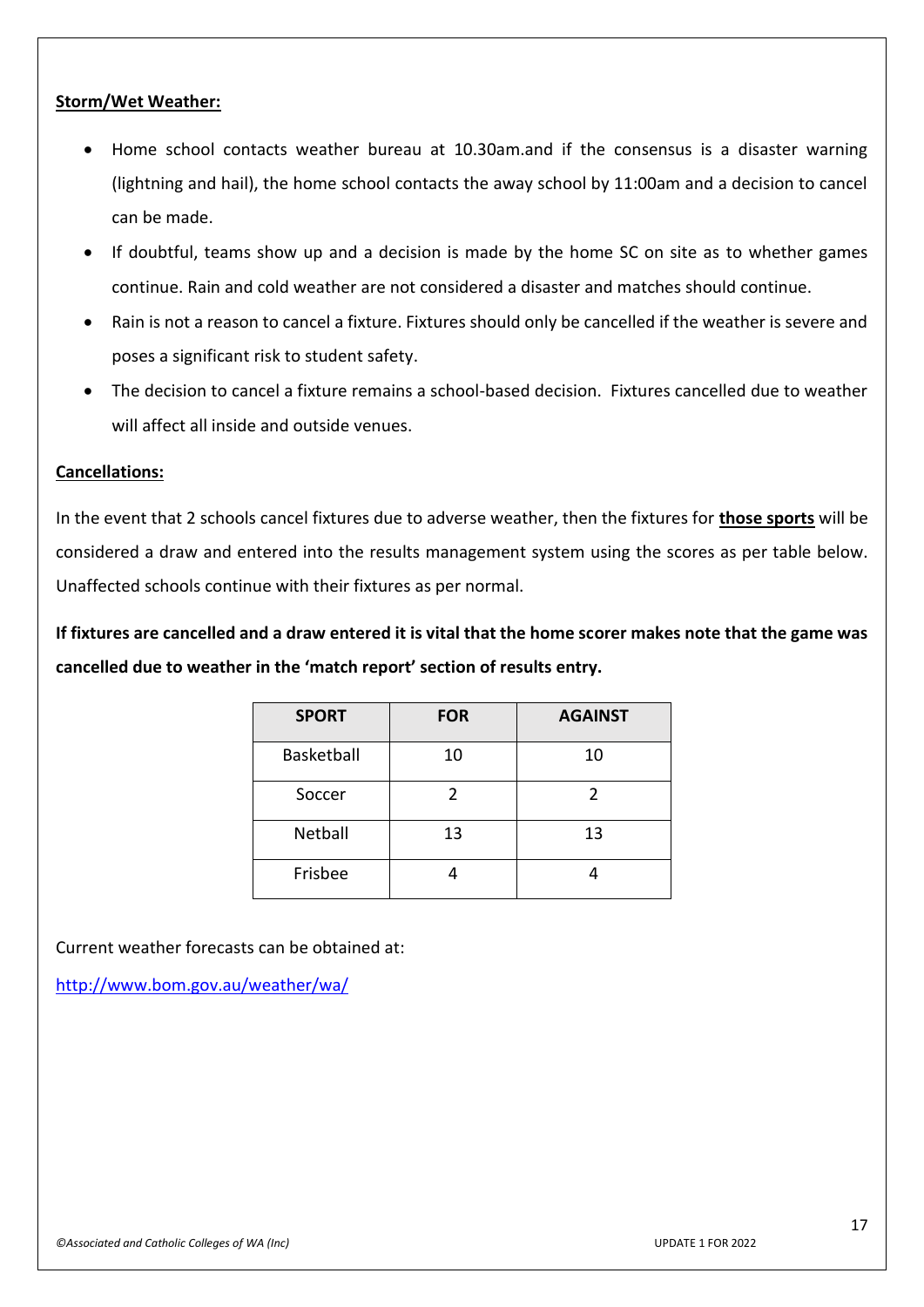## <span id="page-17-0"></span>9.13 Team Sizes

| <b>SUMMER</b> |                       |  |
|---------------|-----------------------|--|
| <b>Sport</b>  | <b>Max. Team Size</b> |  |
| Basketball    | 10                    |  |
| Frisbee       | 10                    |  |

The following table lists the maximum team sizes for NEAS sport:

| <b>WINTER</b> |    |  |  |
|---------------|----|--|--|
| Soccer        | 15 |  |  |
| Netball       | 12 |  |  |

## <span id="page-17-1"></span>9.14 Trophies

A single plaque will be awarded to each school acknowledging any premiership teams for that school in that year. Individual team plaques will not be awarded. There is also a perpetual shield that will be awarded to the overall winning school for each year.

## <span id="page-17-2"></span>10.0 Meetings

Meetings will be convened at the following levels:

- Sport Coordinators only
	- o Before all SMC meetings (24/2; 28/4; 23/6; 15/8, 18/11)
- Principals and Sport Coordinators combined
	- $\circ$  Term 2 (17/6) Term 4 (14/10, or 21/10)
	- o Additional meetings on a 'needs' only basis.
- Principals only
	- o On a 'needs' only basis.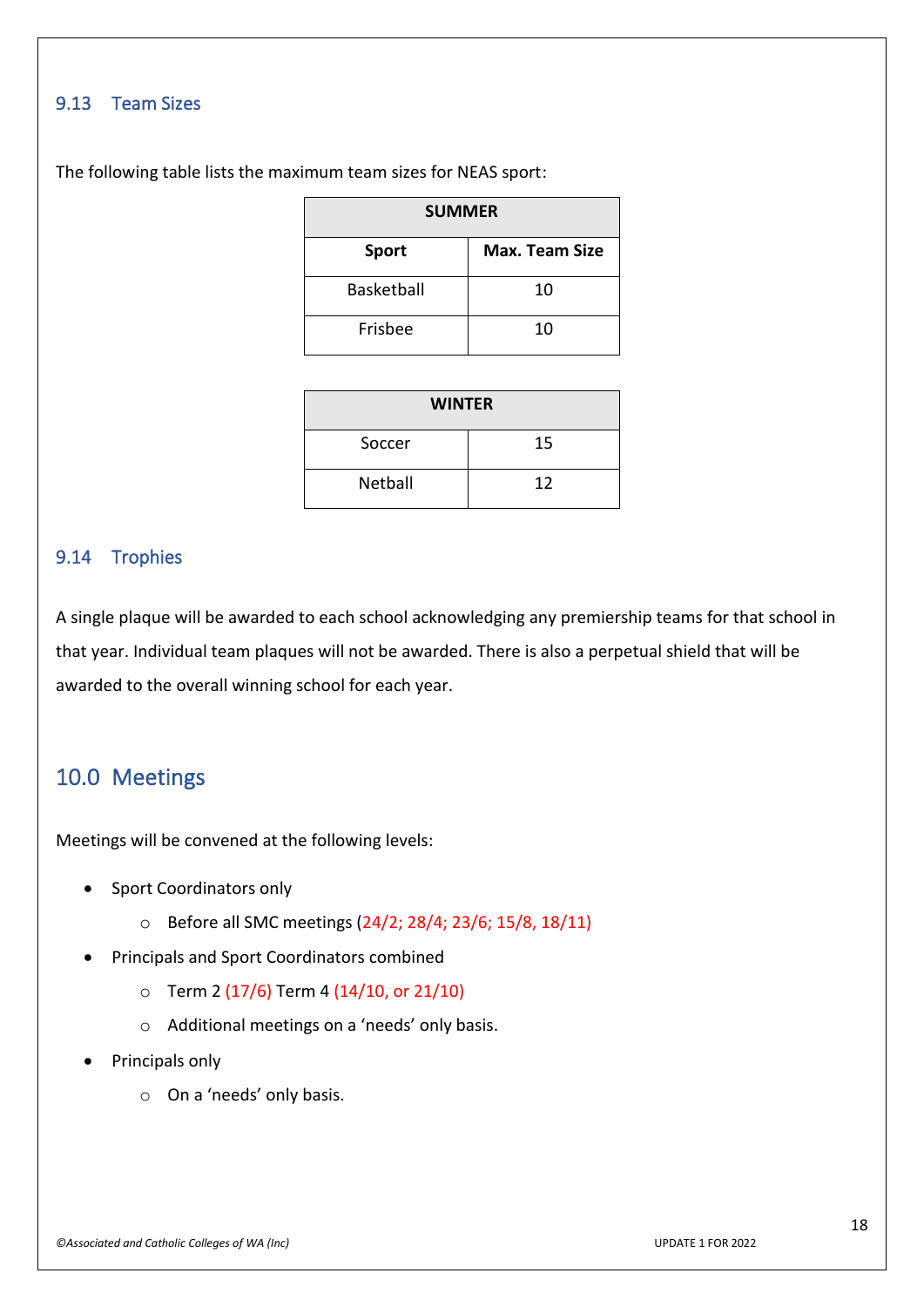# <span id="page-18-0"></span>11.0 Intra-Zone Finals

Intra-zone finals will take place at the venue of the school that is placed first on the ladder. In the event of a draw at full time then extra time will be played. Refer to table below.

Paid referees/umpires are to be used whenever possible. Netball and Basketball to have two umpires (one from each school).

| Basketball | Keep playing additional 5 minutes until deadlock is broken |
|------------|------------------------------------------------------------|
| Netball    | Keep playing additional 5 minutes until deadlock is broken |
| Soccer     | Five penalties for each side                               |
| Frisbee    | Drop off a player per minute until deadlock is broken      |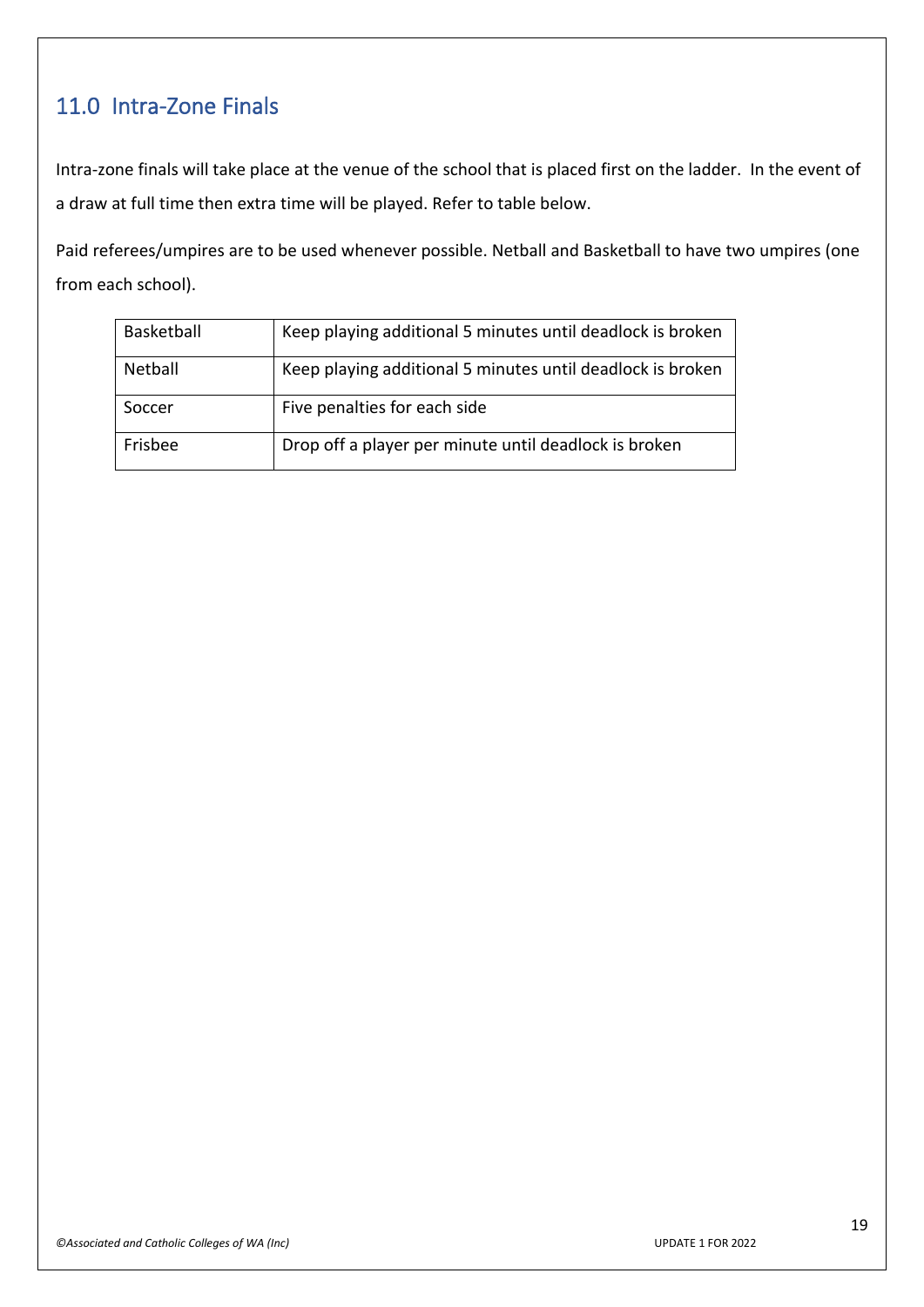## <span id="page-19-0"></span>12.0 Appendix

## <span id="page-19-1"></span>12.1 Basketball Conditions of Play

## **Teams**

Each school fields one (1) team for each gender.

Teams are to consist of 5 on-court players with up to five (5) interchange players.

## **DRESS**

Basketball strip with numbered singlet or bibs from 4 to 15. Non marking shoes are to be worn in games played indoors.

## **START TIME**

All fixtures are to start at 4:00pm. To fulfill this requirement some schools may have to leave class early to ensure they arrive at the away venues in time for a 4:00pm start.

## **DURATION OF PLAY**

Games are to consist of two (2) x 20-minute halves, with a 5-minute changeover at half time.

In the event of an unscheduled reduction in the time available to play, the halves are to be reduced accordingly, with strict adherence to the 5:00pm finish time.

## **RULES**

The rules of the Australian Basketball Association will apply except as stated otherwise in this document.

Jump balls will commence each half and still occur when necessary throughout the game.

The game clock will not be stopped for any reason.

When there is an obvious difference in ability levels between two teams, the players are to be instructed that teams are to avoid playing a "full court press defence", instead they should allow the opposition to bring the ball over halfway before being engaged by the defence.

## **SUBSTITUTES**

Are to be made via the umpire on any dead ball, except for after a score, from the side only.

## **TIME OUTS**

One time out per team half.

There are no time-outs in the last 5 minutes of the second half.

## **FINALS**

In the case of a drawn final then 1 x 5 minutes extra time will be played. If the game is still a draw, then the team finishing higher on the ladder will be deemed the winner. Both teams must supply a referee.

## **EQUIPMENT**

The home team is to provide the match ball.

Ball sizes: Years 7, 8, 9, 10 - size 7

## **SCORING/SCORECARDS**

One scorer from each team should overlook the scoring duties. Scorecards are to be signed by the umpire/s or referee/s and captains of each team at the conclusion of the fixture. It is assumed that scoring discrepancies are settled immediately at the conclusion of the fixture should they occur, and that results reported to the ACC office are final.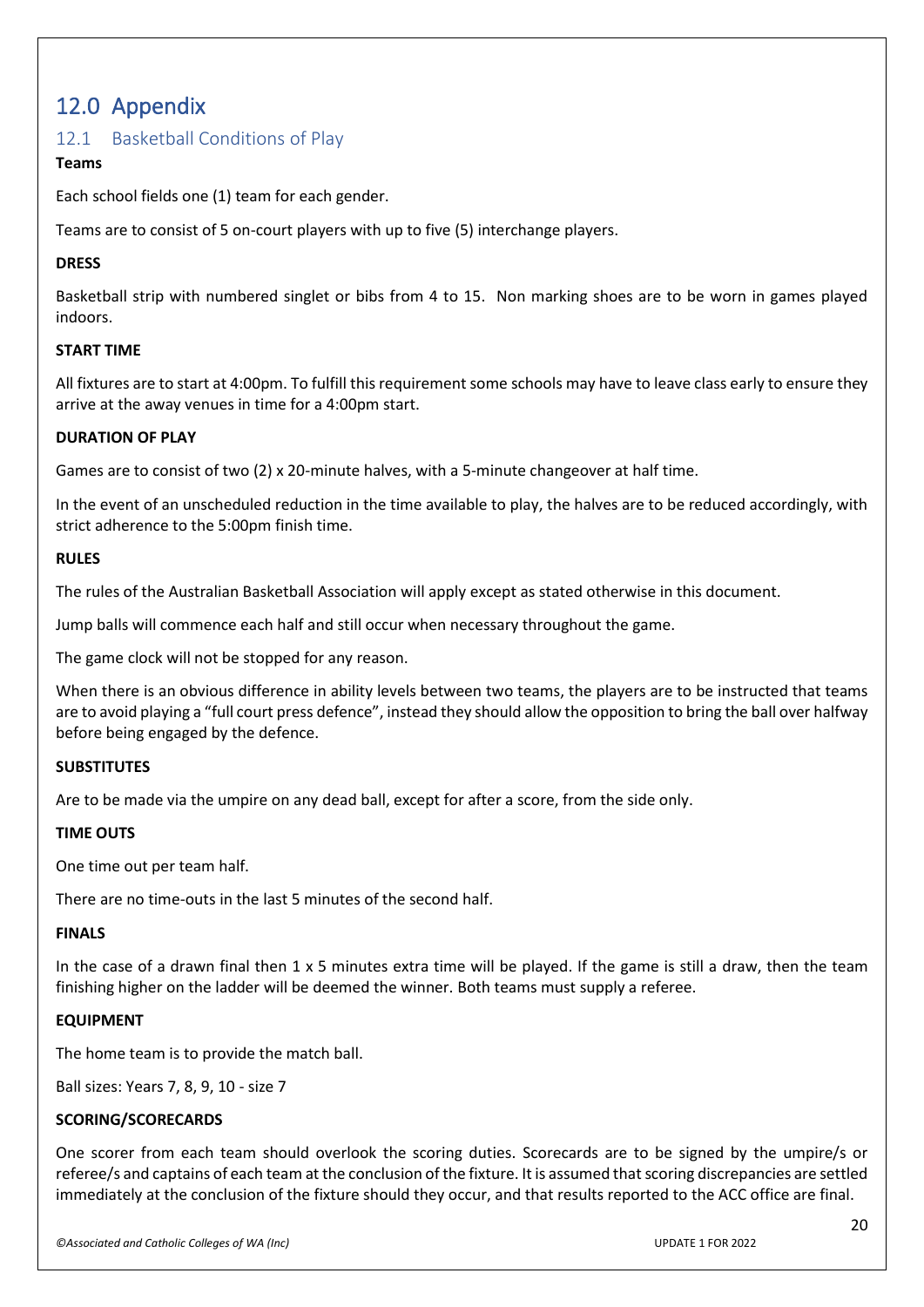## <span id="page-20-0"></span>12.2 No Limits Integrated Basketball Conditions of Play

## **Aim:**

The intent of the NEAS NO Limits – Integrated Basketball competition is to provide the students with an "inclusive" sporting opportunity as part of NEAS Sport. The game will be an integrated playing model with able bodied/skilled students playing alongside students with a disability or those physically or cognitively challenged. The game should be a learning process for both groups of students with the emphasis on fun and participation, rather than a must win approach. The games should be played as "real" as possible and still be competitive with scores kept.

## **Roles:**

## *Able bodied/skilled students:*

To use their skills and game sense to play alongside SWD's and use their abilities to bring the SWD's into the game and help the SWD's to improve their skills and game sense.

The able-bodied students will have an important mentoring and on-court coaching role as well as the usual role of a player in the game.

## *SWD or physically or cognitively challenged players:*

To be provided an opportunity to develop their skills, game sense and confidence in an inclusive, safe, and nonthreatening environment.

To develop better relationships with their able-bodied peers and through a shared game experience assist their ablebodied peers to gain a better understanding of the challenges faced by people with a disability.

## *Supervising Coach/Teacher:*

To facilitate the game experience so that both groups of students are provided equal opportunity to develop their physical and interpersonal skills through a game experience.

To ensure that able bodied students understand their role as one of a playing mentor/coach to assist the SWD's to develop their skills and game competence.

The Supervising Coach/Teacher must ensure that fun, participation, and inclusion are the key elements to the game.

To ensure that the referee and able-bodied players understand that in the event of a one-sided contest that steps will be taken to even up the contest in a subtle way.

## *Referee:*

Must be aware that the game is a development and learning process for all players and inclusion, fun and participation are the most important outcomes.

Ensure that supervising coaches/teachers, referees and captains meet briefly pregame to discuss rules and emphasize inclusive philosophy.

To ensure that in the event of a one-sided contest that supervising coaches/teachers take steps to even up the contest in a subtle way, even if this means changes to the standard playing rules of the sport.

## **Teams**

Teams are to consist of five (5) players on the court with a maximum of four (4) interchange players. Minimum number of four (4) players.

Students may be of any age Year 7-12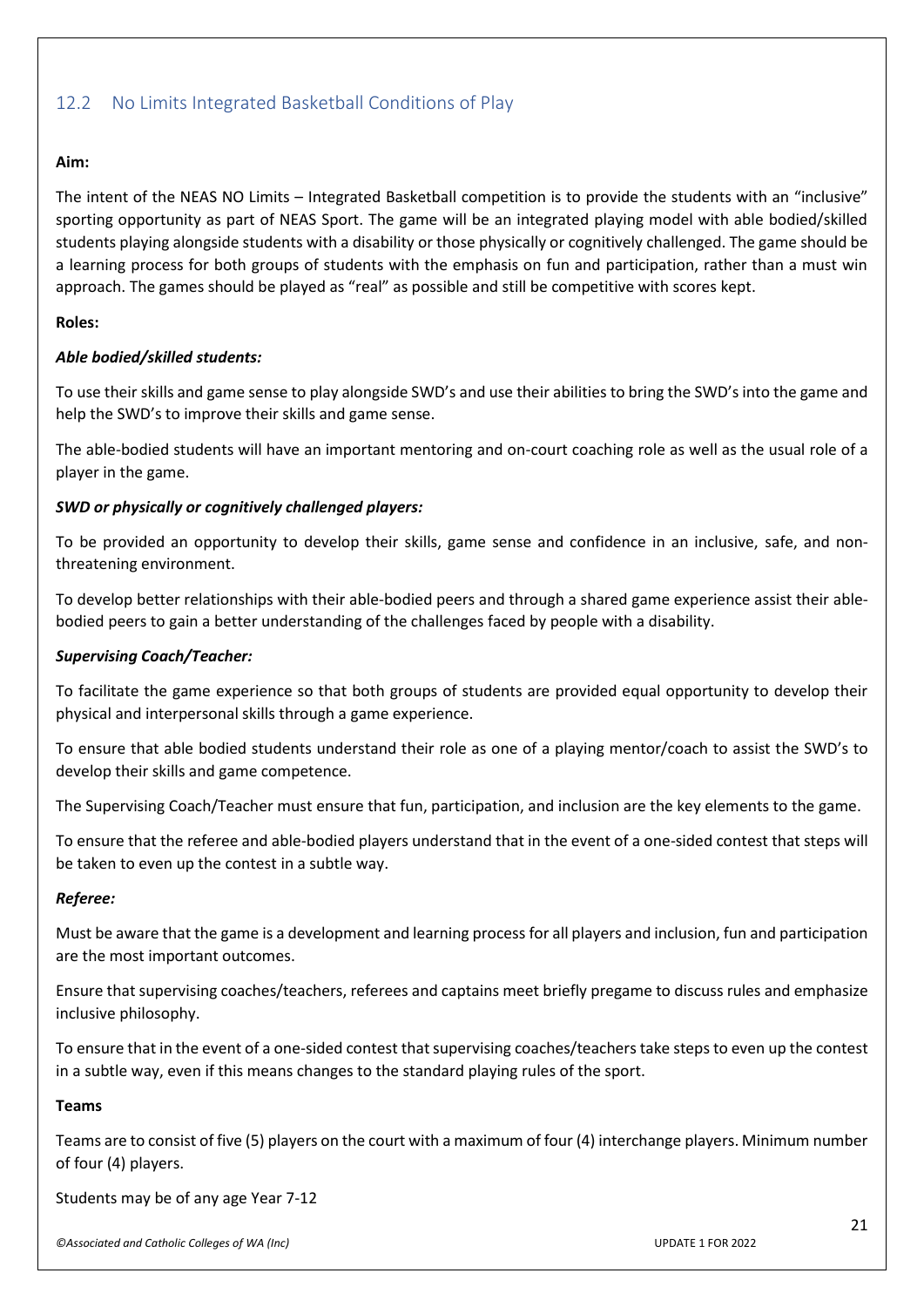Ratio of Inclusive students to mainstream is 3:2 (on court). However, schools' mainstream students are to aged up to Year 10 and not a basketball dominant player

Teams are to have mixed gender (if possible).

## **Dress**

Basketball strip with numbered singlets or bibs from 4 to 15. Non marking shoes are to be worn in games played indoors. All shorts must be the school's sports uniform in the same colour.

## **Start Time**

4:00pm with warm-up activities to be conducted by staff from participating school teams. The staff that attend will need to have some understanding of basketball and possible warm up activities. Schools will be required to bring basketball balls for own warm up.

The venue is unable to supply coaches or take warm up drills.

Game commences at 4:20pm

**Venue**

(TBC)

## **Duration of Play**

Games are to consist of three (3) x fifteen (15) minutes halves with three (3) minute break. If teams are running late, each quarter can be reduced to 10 minutes at the discretion of the Inclusive teacher in charge.

In the event of an unscheduled reduction in the time available to play, the thirds are to be reduced accordingly, with strict adherence to the 5:15pm finish time.

## **Rules (Qualifying Fixtures)**

The rules of the Basketball Australia (FIBA Rules) will apply except as stated otherwise in this document. FIBA rules are available for downloading at: **[http://www.fiba.com](http://www.fiba.com/)**

3 points will be counted in all year groups, where court markings exist.

Team Leader/Captain: each team must appoint a student or students to act as Captain or Team leader each week.

Team Buddies: Supervising coach/teacher should consider a subtle buddy system where each able-bodied player is assigned to a SWD player. During breaks and post-game buddies can meet to discuss the game and share their experience with each other.

## Pre-Game:

-Coach/Teacher, Referees and Captains to meet, shake hands and quickly confirm the rules of the game and that the emphasis is on fun and participation.

-Warm up: all players must participate in a pre-game warm up.

½ Time: As well as their own ½ time address, the Coach/Teacher to invite the captain to address the team players on how the game is going and areas to consider to help improve skills and inclusion of all players.

Post-Game: all players, coaches from both sides and referees line up and shake hands. Home supervising team teacher/coach to bring all participants together and provide some verbal encouragement to all participants and strategies that they can improve on for next time.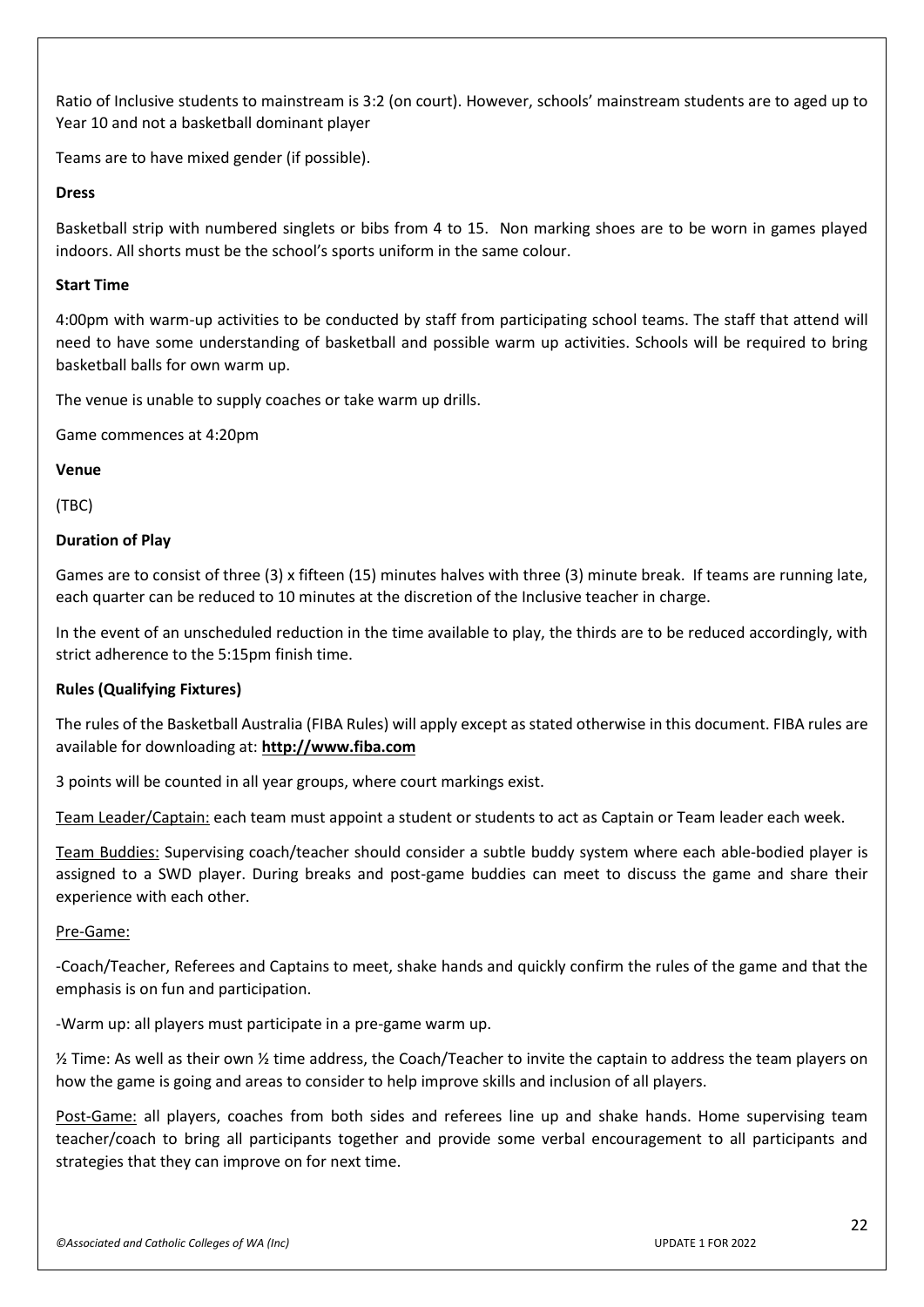NOTE: If it becomes obvious that the game is becoming too one sided, then the Supervising coaches/teachers must facilitate a change in the game structure to even up the game. This must be done in a subtle way and not an obvious public announcement. Possible game changes:

-Dominant team should remove all abled bodied players from the game to allow the opposition team more success and opportunity.

-Reduce the number of players on the dominant team from 5 to 4 or 3.

-Ask the able bodies players on the dominant team to play the ball only with their non-dominant dribbling and shooting hand.

## **Substitutes**

Substitutes are to be made via the umpire.

Interchange rules are to apply to support the philosophy of participation.

#### **Equipment**

Mouth guards are highly recommended & are now compulsory for WABL junior matches

Ball Size: 6

#### **Scorecards**

Coaches are to declare and sign for the penalty uniform point. Scorecards are to be signed by the umpire/s or referee/s and captains or coach of each team at the conclusion of the fixture. It is assumed that scoring discrepancies are settled immediately at the conclusion of the fixture should they occur, and that results reported to the ACC office are final.

Scores are to be entered in GoJaro. Results will not affect NEAS Tally of Placings

## *FORFEITS*

*Should any team forfeit a match full points for a win (3 points and 4 goals to nil) shall be credited to the opposing team (4-0). Four goals shall be debited against the team forfeiting. Teams forfeiting receive 0 points.* 

## **FINALS**

Finals matches are played based on the ladder position at the end of the round robin.

 $1<sup>st</sup>$  place team v's  $2<sup>nd</sup>$  placed team at the  $1<sup>st</sup>$  placed team venue (unless otherwise agreed)

 $3<sup>rd</sup>$  place team v's 4<sup>th</sup> placed team at the 3<sup>rd</sup> placed team venue (unless otherwise agreed)

All games must finish by 5:15pm with no extra time for both summer and winter competitions. If teams draw, the highest on the ladder wins. Ladder placings will not count towards the NEAS tally of placings.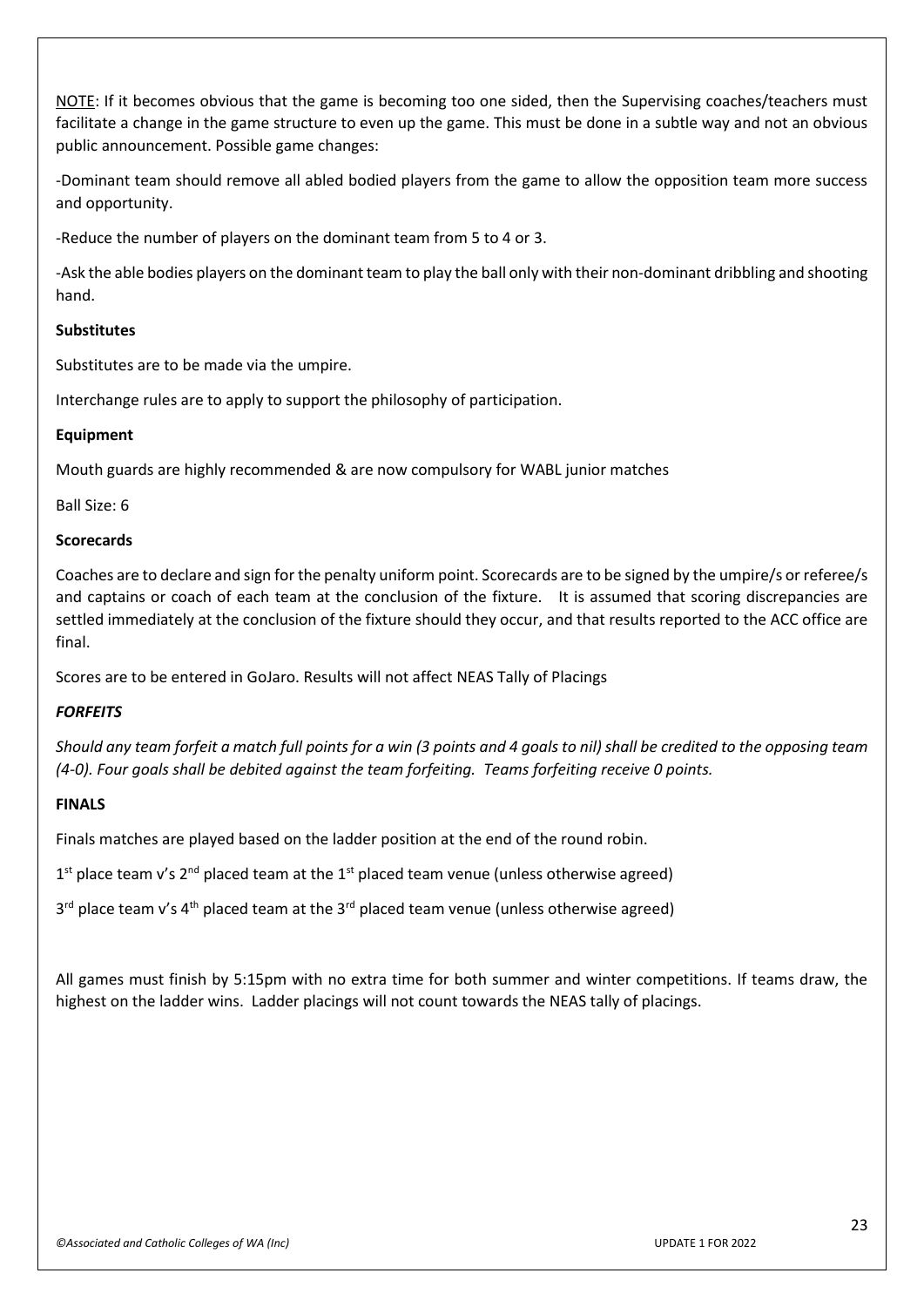## <span id="page-23-0"></span>12.3 Netball Conditions of Play

## **TEAMS**

Teams are to consist of seven (7) players with unlimited interchange players. Maximum team size is twelve (12) players.

Three teams: 1 x Year 8, 1 x Year 9 & 1 x Year 10.

## **DRESS**

Players are to wear sports uniforms and lettered bibs.

## **MINIMUM NUMBERS**

Five (5) players.

## **START TIME**

All Fixtures are to start at 4:00pm. To fulfill this requirement some schools may have to leave class early to ensure they arrive at the away venues in time for a 4:00pm start.

## **DURATION OF PLAY**

All games are to consist of four (4) x ten (10) minute quarters with 3-minute changeover at three quarter time and a 5 minute changeover at half time.

#### **RULES**

Rules are in accordance with the Western Australian Netball Association.

In the circumstance where dual (wrap around netball and basketball) goals are a permanent fixture of the court, ricocheted goals are to be considered "out of play". When the ball rebounds into court, the ball is also considered out.

## **SUBSTITUTES**

Substitutions can be made via the referee during a stop in play. No substitutions can be made in the final 5 minutes of the game.

#### **SCORECARDS**

Scorecards are to be signed by the umpires and captains of each team at the conclusion of the fixture. It is assumed that scoring discrepancies are settled immediately at the conclusion of the fixture. Umpires are to coordinate and ensure they concur at each break. Results reported to the ACC office are considered final.

#### **FINALS**

In the case of a drawn final then  $1 \times 5$  minutes extra time will be played. If the game is still a draw, then the team finishing higher on the ladder will be deemed the winner.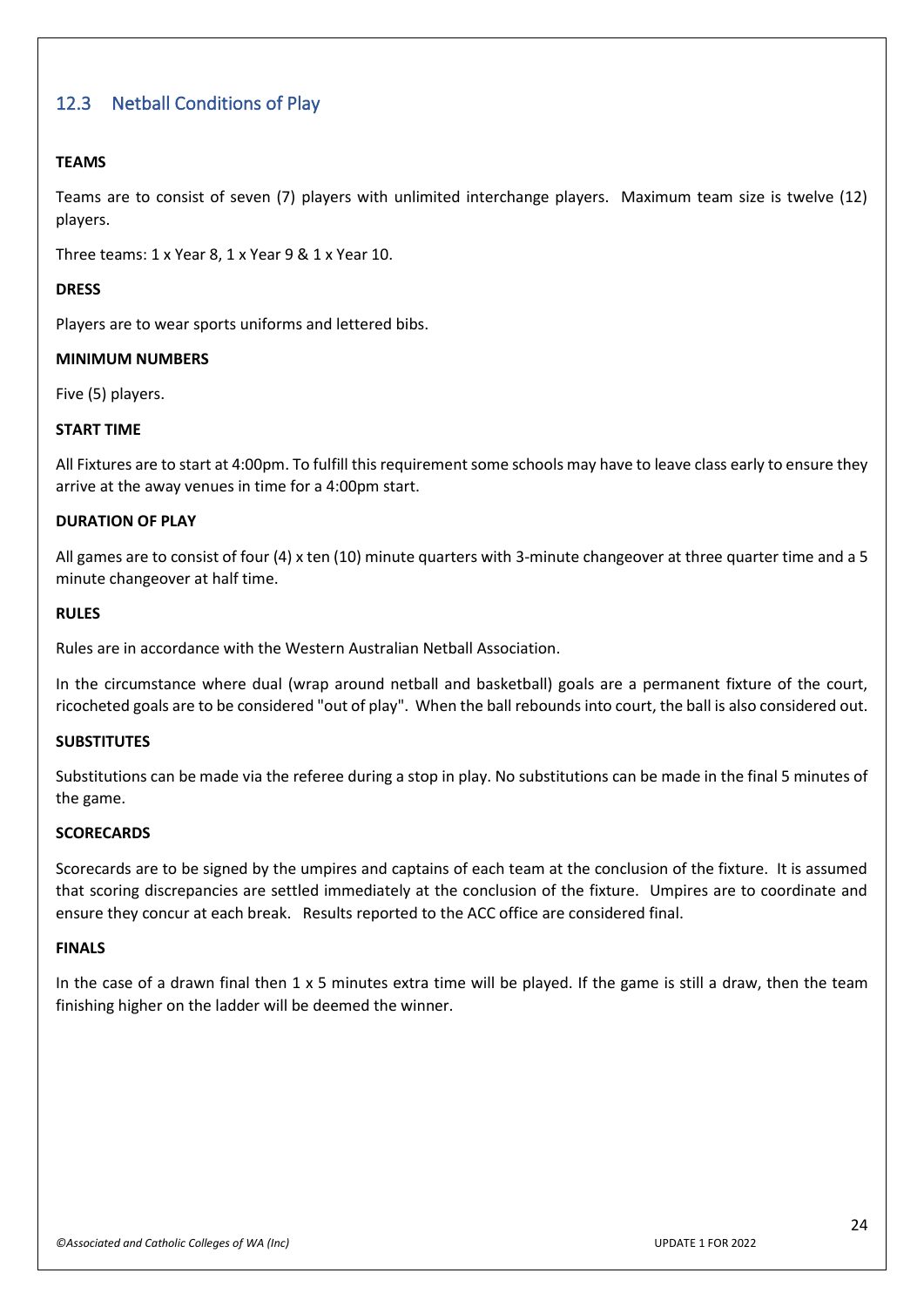## <span id="page-24-0"></span>12.4 Soccer Conditions of Play

## **TEAMS**

Teams are to consist of eleven (11) players with as many interchange players as they wish. The maximum team size is fifteen (15) players. Efforts should be made to field full strength teams. (Refer to minimum numbers)

## **DRESS**

Players are to be dressed in numbered soccer tops and uniform shorts and socks. Shin pads must be worn.

## **MINIMUM NUMBERS**

Seven (7) players is the minimum to play an official match. An opposing team still has the right to field their full team (11 players) regardless, and the final result will remain valid.

#### **START TIME**

All Fixtures are to start at 4:00pm. To fulfill this requirement some schools may have to leave class early to ensure they arrive at the away venues in time for a 4:00pm start.

#### **DURATION OF PLAY**

Games are to consist of two (2) x twenty (20) minute halves with a 5-minute break at half time and must be finished by 5:00 pm.

## **RULES**

Rules are in accordance with the Australian Soccer Federation.

#### **SUBSTITUTE**

Substitutes are to be made via the umpire.

#### **EQUIPMENT**

Shin pads must be worn by all players.

The home team is to have corner flags or markers in place.

Nets must be used.

#### **FINALS**

In the case of a drawn final then each team will take five (5) penalty strokes. If the game is still a draw, then the team finishing higher on the ladder will be deemed the winner.

## **SCORECARDS**

Scorecards are to be signed by the referee and captains at the conclusion of the fixture. It is assumed that scoring discrepancies are settled immediately at the conclusion of the fixture and that results reported to the ACC office are final.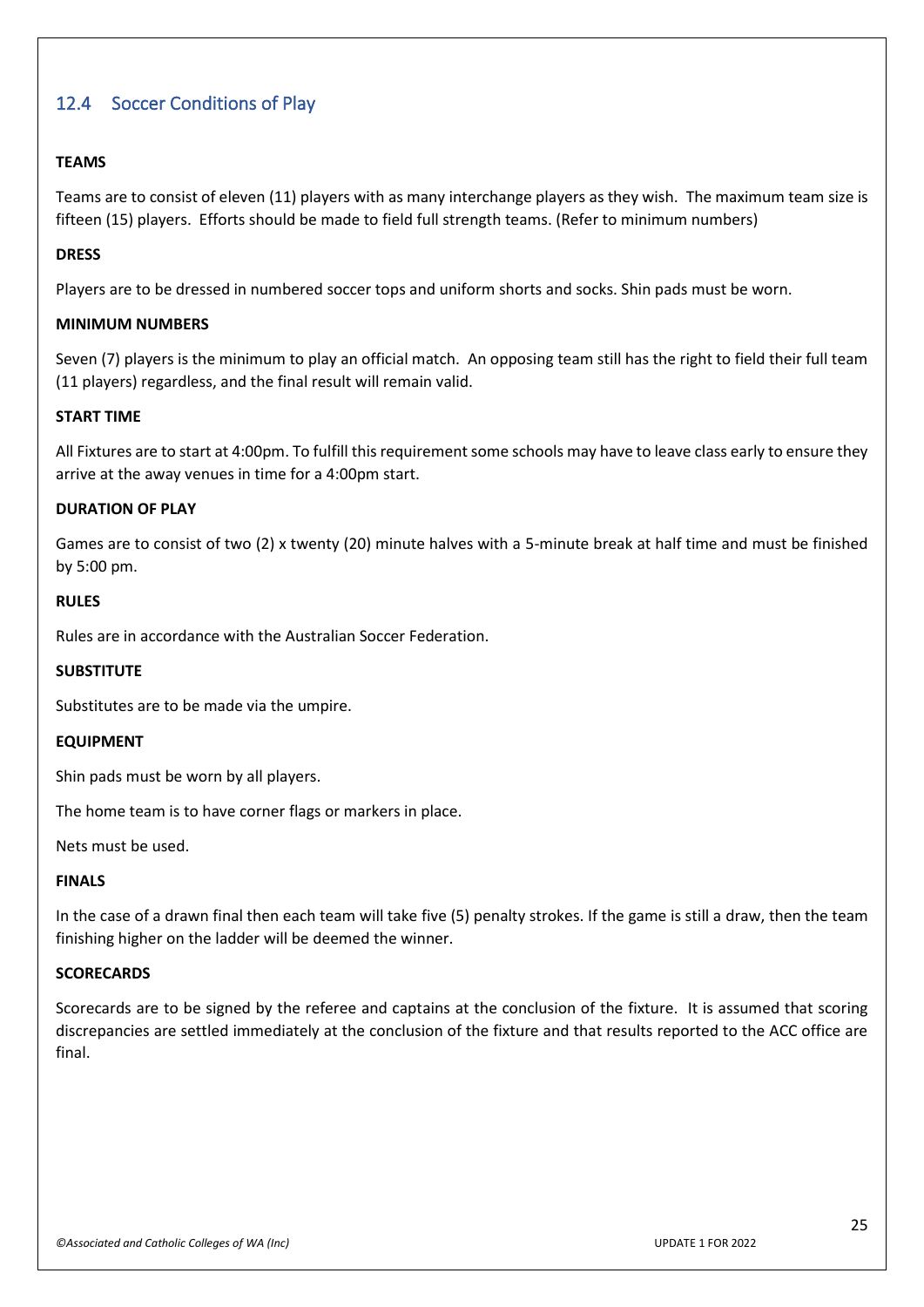## <span id="page-25-0"></span>12.5 Ultimate Frisbee Conditions of Play **TEAMS**

Two teams of five players (5) plus substitutes.

Maximum team size is ten (10) players.

Ratio can be 2:3 any gender.

## **DRESS**

Players are to be dressed in school sports uniform.

## **UMPIRES**

As this sport is new to the association, the staff will need to officiate, so students receive some guidance with the rules to ensure consistency.

## **START TIME**

All Fixtures are to start at 4:00pm. To fulfill this requirement some schools may have to leave class early to ensure they arrive at the away venues in time for a 4:00pm start.

## **DURATION OF PLAY**

Games are to consist of two (2) x 20-minute halves, with a 5-minute changeover at half time.

## **RULES**

Ultimate is a fast, free flowing game that combines elements of netball, soccer, gridiron, and touch rugby. The basic idea of the game is very simple. The aim is for the team with the frisbee to pass it up the field without dropping it and catch it in an end zone, which scores a point. The other team tries to intercept the disc or knock it down. The sport is non-contact and teams are generally mixed - both genders play on the same team. The other important aspect of Ultimate is that there are **NO REFEREES**. The players are trusted to make all decisions by themselves.

## **FIELD**

Ultimate is usually played on an approximately half-width football field, with two teams of seven players (plus substitutes) lining up against each other. However, any size field can be used depending on space available, and a good game can be had with as few as four players a side. Cones are generally used to mark the corners of the zones and the sidelines. The diagram below displays the size field NWAS will use for their games with 5 per team. This is minimum size. The maximum size allowed is 50m with 2 x 5m end zones.



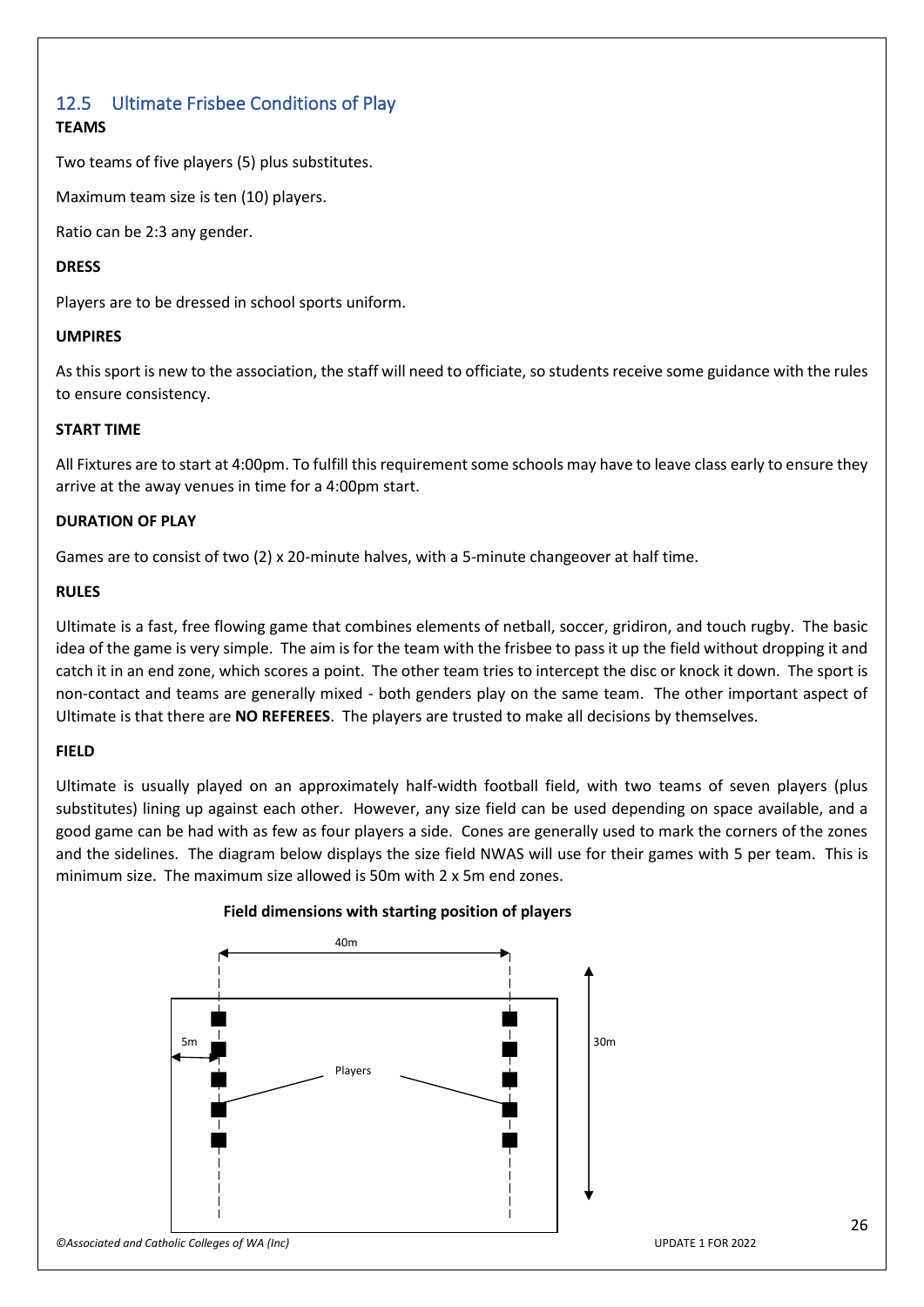#### **Quick Rules**

- There is no running with the frisbee. The frisbee can only be moved up the field by passing it. When a player catches the disc, they must establish a "pivot" foot before throwing, a little like basketball.
- The person with the frisbee has 10 seconds to throw. A defensive team member marks them and counts out loud, "stalling…one…two…three…"
- No physical contact is allowed between players. Contact results in a foul. In practice, small amounts of accidental contact are usually tolerated.
- A "turnover" occurs when the frisbee hits the ground, goes out of bounds, is dropped or intercepted. Unlike touch football, if the frisbee is knocked down, the team that last **held** the frisbee loses it, regardless of who knocks it down. The defensive team takes possession of the disc at that point and becomes the offensive team.
- **Unlimited substitutions** are allowed between points, although none during points.
- 2m minimum pass distance.
- 2m spacing for middle school only
- One disc diameter spacing for upper school only
- If a player drops the disc or causes a turnover in their defensive end zone a touchdown/point will be awarded, and play will restart.

#### **Fouls**

Players call their own fouls when rule violations or contact occurs - there are no referees. A player disagreeing with a foul call can usually "contest" (dispute) the call, in which case the play is redone, and the disc returned to the thrower. Players endeavour to be fair in their calls, so calls are rarely contested. Teachers will be present to help supervise the game.

## **"Spirit of the Game"**

Unique to Ultimate, and central to individual and team conduct, is the underlying Spirit of the Game, which embodies the sportsmanship which has sadly been lost from other sports. Players undertake to be competitive but fair and truthful, physical but careful, intense but friendly and courteous.

## **SCORING**

To start a point, the defending team "pulls" (throws) the disc from their end zone to the offensive team, who stand in the opposite end-zone. The object of the game is for a team to connect passes down the field until the disc is caught in their opponents' end zone, scoring one point. Teams change ends at the end of each point.

Results reported are considered final - scoring discrepancies must be settled by both team's coaches/managers and captains before scorecards are signed.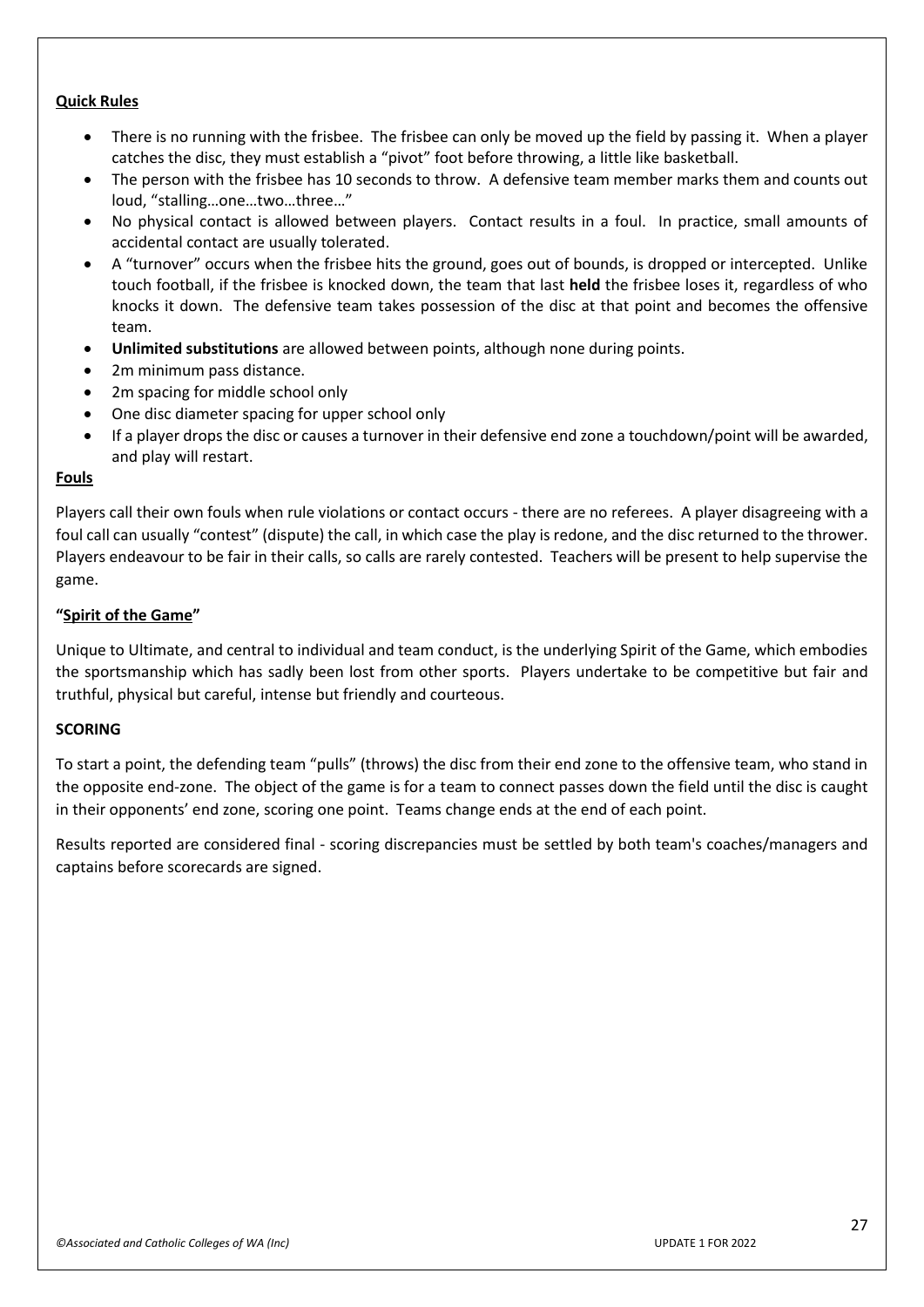## <span id="page-27-0"></span>12.6 Fixtures

For current fixtures please check the ACC website

<http://www.accsport.asn.au/interschool-sport/neas/fixtures>

For current venues please check the ACC website

<http://www.accsport.asn.au/interschool-sport/neas/venues>

## <span id="page-27-1"></span>12.7 Sports Injuries

As approved by Council 31 August 1995 *Located in the POLICIES SECTION of the ACC Charter. <http://www.accsport.asn.au/acc-information/policies>*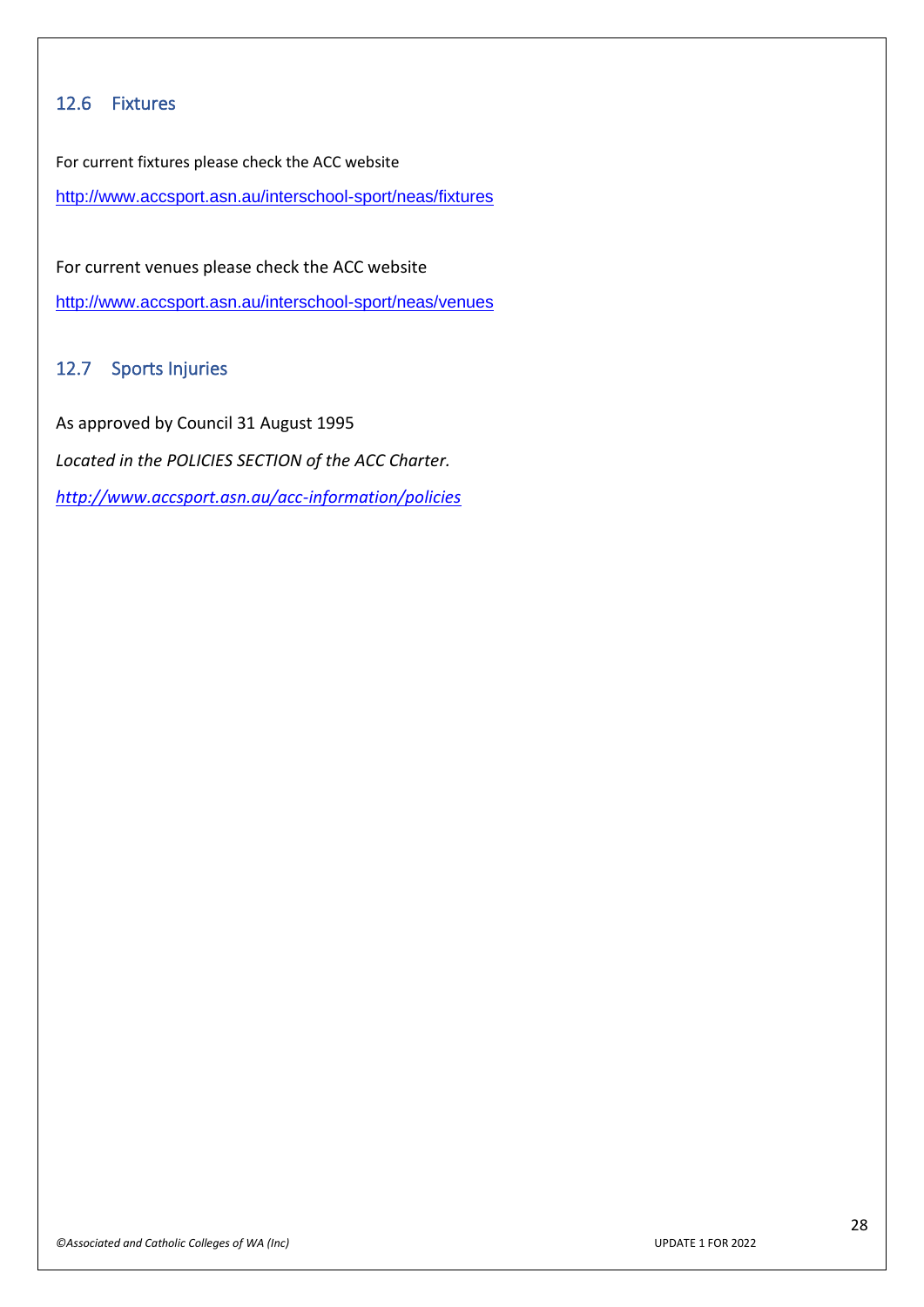## <span id="page-28-0"></span>12.7 Instruction to Umpires/Referees

## **Prior to Game**

• Ensure both teams have timekeepers, timing pieces, scorecards, and pens, and that they are in close proximity to one another.

(For football - ensure that goal umpires compare scores at each break.)

- Meet both teams in centre of court/field/oval where they line up apposite each other and shake hands.
- Briefly explain specific rules of note.
- Conduct toss of coin for direction of play.
- In case of inclement weather conduct the 'prior to game' instructions in the most practical and convenient manner possible.

#### **The Game**

- To enforce the rules of the game.
- To encourage a sense of discipline and cooperation whilst the game is in progress.
- To verbally recognise good play.

## • **On ground procedures**.

- Players sent off, will be off for the rest of the game.
- *Stop the game*

Bring all the players to a central point (including the player to be sent off). Explain the reason for send-off.

• *During a Break*

Discuss the player. Establish an appropriate situation to make the explanation. Explain the reason for the send-off to the coach/manager and player at the first convenient break.

## **Post-Game**

- Direct 3 cheers to each team.
- Check and sign scorecard.

## **NB: The coach is the key to a team's behaviour on and off the field.**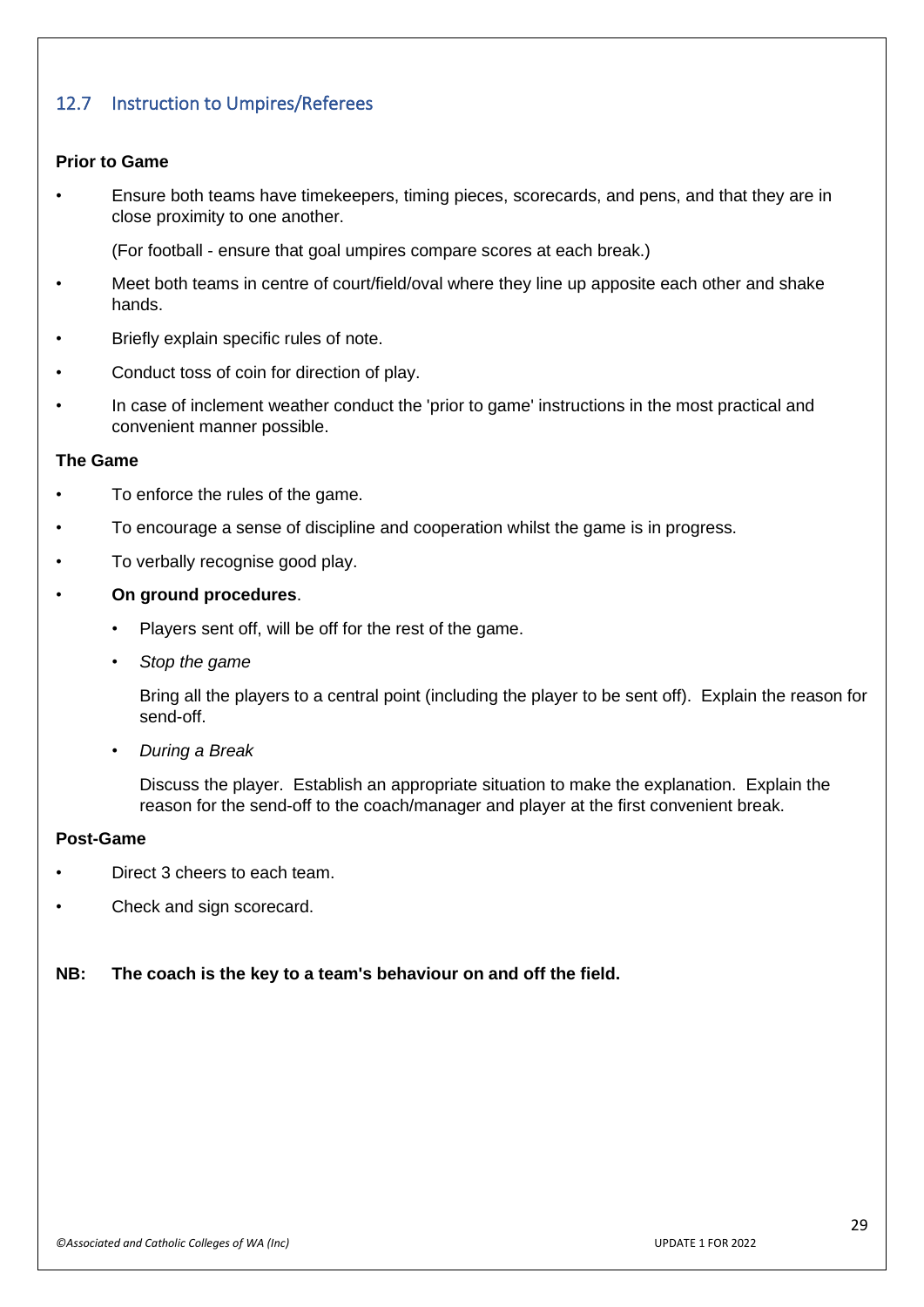## <span id="page-29-0"></span>12.8 Game Procedures and Etiquette

## A. TEAMSMANSHIP:

- To support fellow team members by participating to full capacity.
- To be suitably attired in the appropriate school sporting uniform.
- To promote worthy competition without losing the aspect of enjoyment of participation in a friendly atmosphere.
- To respect the opposition's involvement as individuals and a team.
- To encourage fair play by abiding with umpiring decisions.
- To assist team managers and coaches by offering organisational assistance where possible.
- To take heed of my school's ethos while participating.

## B. PROCEDURE:

- To assist in the preparation of venues for the fixtures.
- Captains and Vice Captains to meet the opposing teams on their arrival and advise them of facility location in addition to specific information regarding the fixture when necessary.
- To cater for the needs of opposing players as occasions arise.
- To encourage social interaction.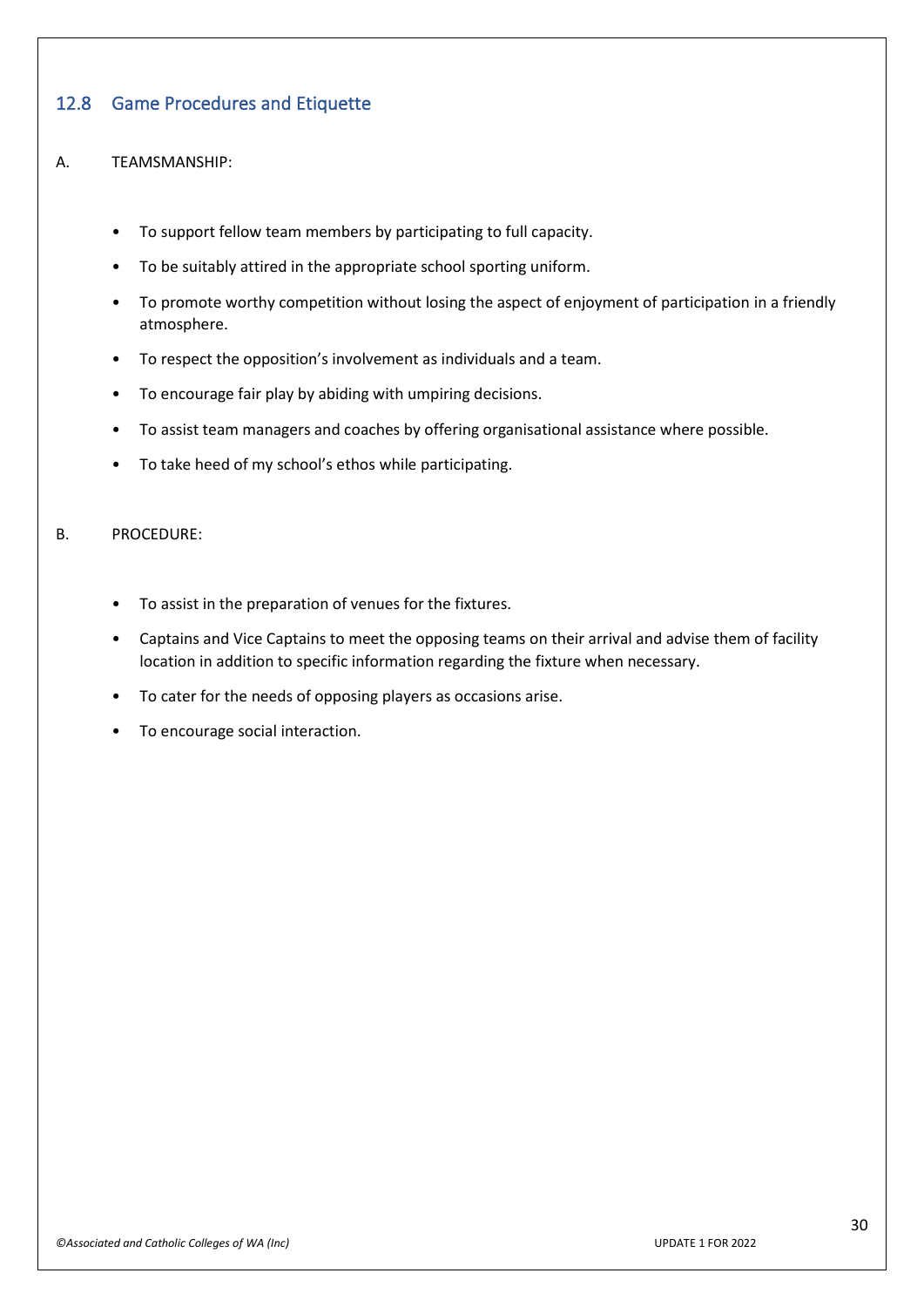## <span id="page-30-0"></span>12.9 Working with Children Legislation

#### **Working With Children – Legislation**

From 1 January 2006 the State Government introduced legislation requiring certain people working with children in WA to undergo a "Working with Children Check" (WWC). The WWC is compulsory under government legislation and ACC schools must comply with this legislation. In 2008 the legislation will affect people working with children aged between 13-17 years. Persons deemed to be working with children are any volunteers, employees, or contractors (over 18 years of age) who in their usual duties are likely to have contact with children. Contact includes any form of physical contact, oral communication, and electronic communication.

People may also be exempt from the legislation if they are a:

- volunteer under 18 years of age
- volunteer who is a parent of a child at an ACC school
- volunteer (over 18 years of age) that has worked with children on no more than five calendar days in a year.

For the purposes of these guidelines, persons deemed to be volunteers are those that are engaged in child-related work for, but are not employed by, the school. The term volunteer is not defined in the legislation. Volunteers that are being "reimbursed" for out-of-pocket expenses such as travel/uniform are still regarded as volunteers and not employees. However, volunteers that receive payments as a "reward" and not a "reimbursement" may be considered as employees and not volunteers. Schools will have to make their own "common sense" decision when determining the status of persons as volunteers or employees. In cases where a volunteer has received a very minimal payment then the school may consider them as a volunteer. In most cases an employee is someone that has received a wage/payment and has signed a contract of employment.

Schools involved in sub-association sport are required to comply with the legislation. Schools must ensure that all coaches, officials, and bus drivers that will have contact with children at sporting events (whether they are paid or volunteers) have undergone a working with children check and hold a valid WWC card number (excluding those covered under exemptions above). To comply with the legislation, you will have to keep records to ensure that people working at your sporting events have their WWC ID in order.

WWC records can be recorded in a simple format using the following example:

| <b>POSITION</b>       | <b>NAME</b> | <b>VOLUNTEER/PAID</b> | <b>EXEMPT? - WHY</b>           | <b>WWC CARD</b><br><b>NUMBER</b> |
|-----------------------|-------------|-----------------------|--------------------------------|----------------------------------|
| <b>Sports Trainer</b> | John Brown  | Paid                  | No                             | 123456                           |
| Basketball ref        | Sue Brown   | Volunteer             | Yes – parent of<br>David Brown | Not required                     |
| <b>Bus Driver</b>     | Rob Jones   | Paid                  | No                             | 123455                           |

For more information:

ACC Guidelines:<http://www.accsport.asn.au/specialdl/policies/wwc.PDF>

WWC website at[: www.checkwwc.wa.gov.au](http://www.checkwwc.wa.gov.au/)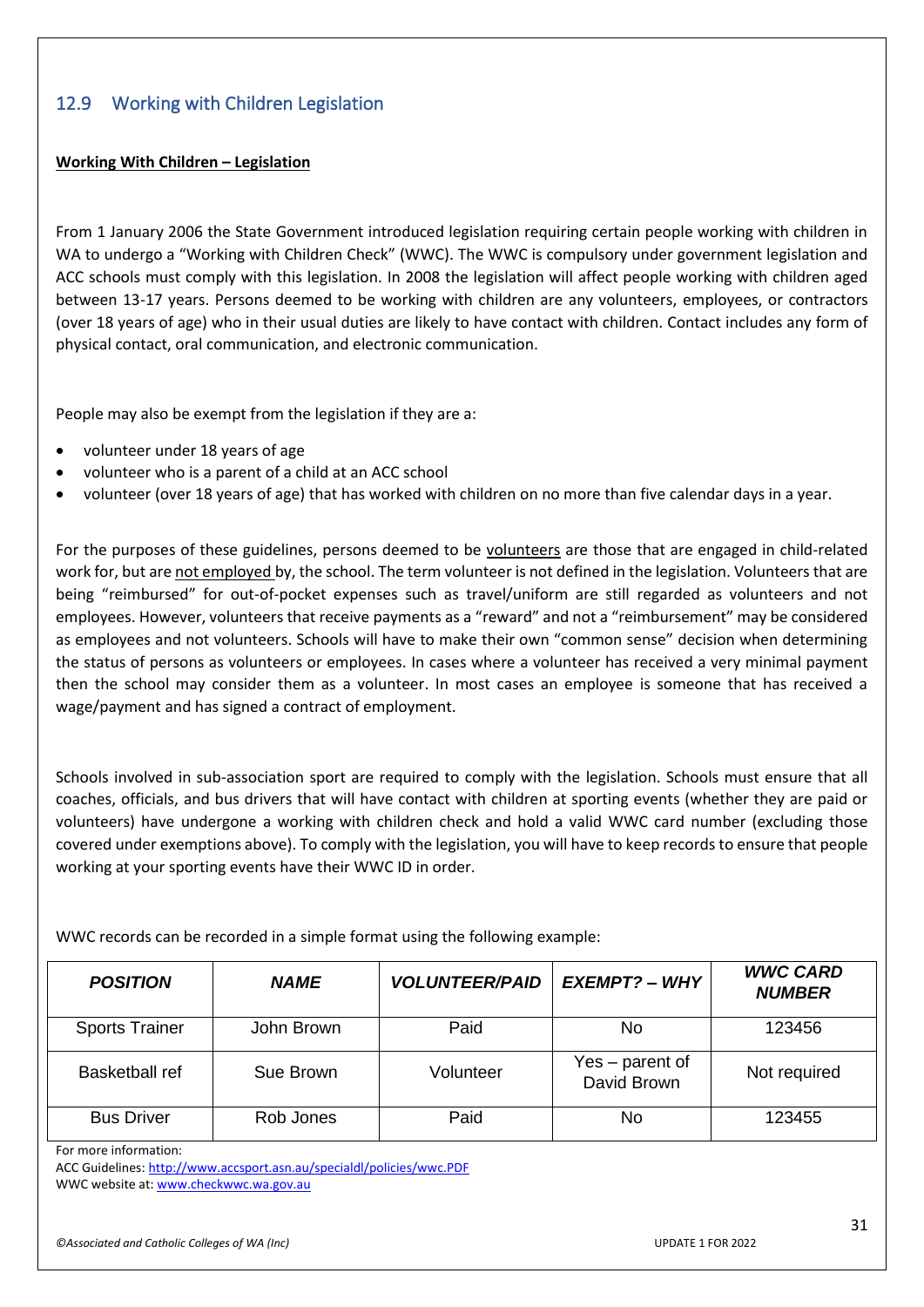# <span id="page-31-0"></span>*ACC SPORT SUMMARY BASKETBALL*

TIMES: 2 X 20-minute halves with a five-minute changeover.

TEAMS: 5 players on court with marked numbers (4-15) on their singlets.

RULES: As per Australian Basketball Association standards.

Game clock does not stop.

Avoid playing full court press to allow both teams to bring ball into offence.

One time-out per half / team. No time-outs in the last 5 minutes of the game.

Substitutions can be made via the referee when game stops.

*Players are to be addressed by the referee before the game regarding sportsmanship and language. Overly aggressive play is discouraged.*

SCORING: As per Australian Basketball Association standards.

In the event of a forfeit, details need to be agreed on before the game commences.

Final scores need to be agreed by both coaches before leaving the venue.

Final scores are to be provided to the Sport Coordinator on return to school.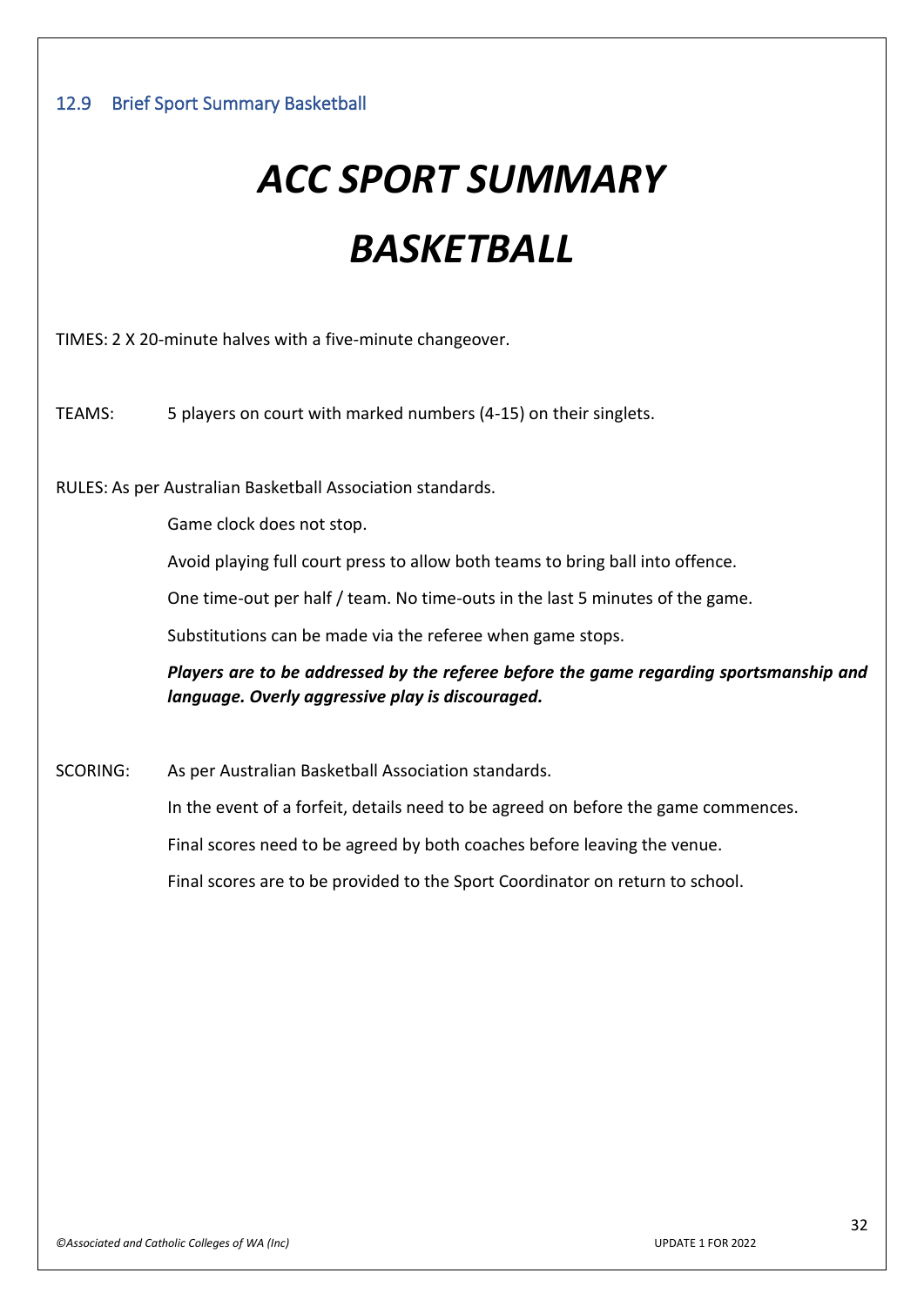# <span id="page-32-0"></span>*ACC SPORT SUMMARY NETBALL*

TIMES: *2 X 20-minute halves with a 5 minute changeover between halves.*

TEAMS: 7 x (female) players – plus interchange.

RULES: As per Australian Netball Association standards.

*Substitutions can be made via the referee(s) during a stop in play. No substitutions can be made in the final 5 minutes of the game.*

*Players are to be addressed by the umpire before the game regarding sportsmanship and language. Overly aggressive play is discouraged.*

Each team must wear a set of bibs clearly labelled with player positions.

SCORING: As per Australian Netball Association standards.

In the event of a forfeit, details need to be agreed on before the game commences.

Final scores need to be agreed by both coaches before leaving the venue.

Final scores are to be provided to the Sport Coordinator on return to school.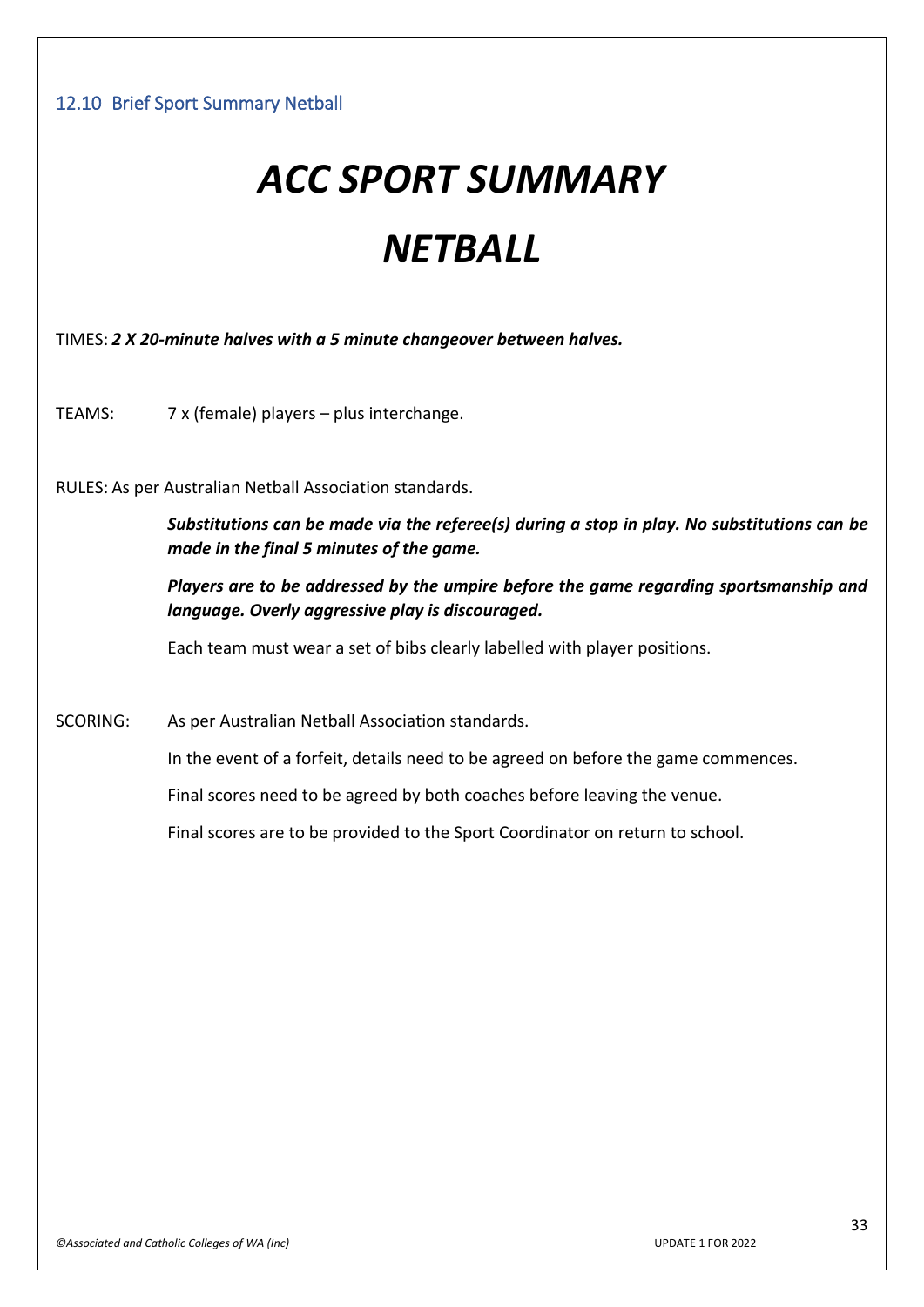## <span id="page-33-0"></span>12.11 Brief Sport Summary Soccer

# *ACC SPORT SUMMARY SOCCER*

TIMES: 2 X 20-minute halves with a 5 minute changeover between halves.

TEAMS: 11 x players – plus interchange.

RULES: As per Australian Soccer Association standards.

Substitutions can be made via the referee. Play stops for this.

Players are to be addressed by the referee before the game regarding sportsmanship and language. Overly aggressive tackling is discouraged.

The central referee may rule on off-side calls or rely on linespersons.

The home team should have corner posts / markers and nets available.

All players must be wearing shin guards.

*Soccer goals must have nets.*

SCORING: As per Australian Soccer Association standards.

In the event of a forfeit, details need to be agreed on before the game commences.

Final scores need to be agreed by both coaches before leaving the venue.

Final scores are to be provided to the Sport Coordinator on return to school.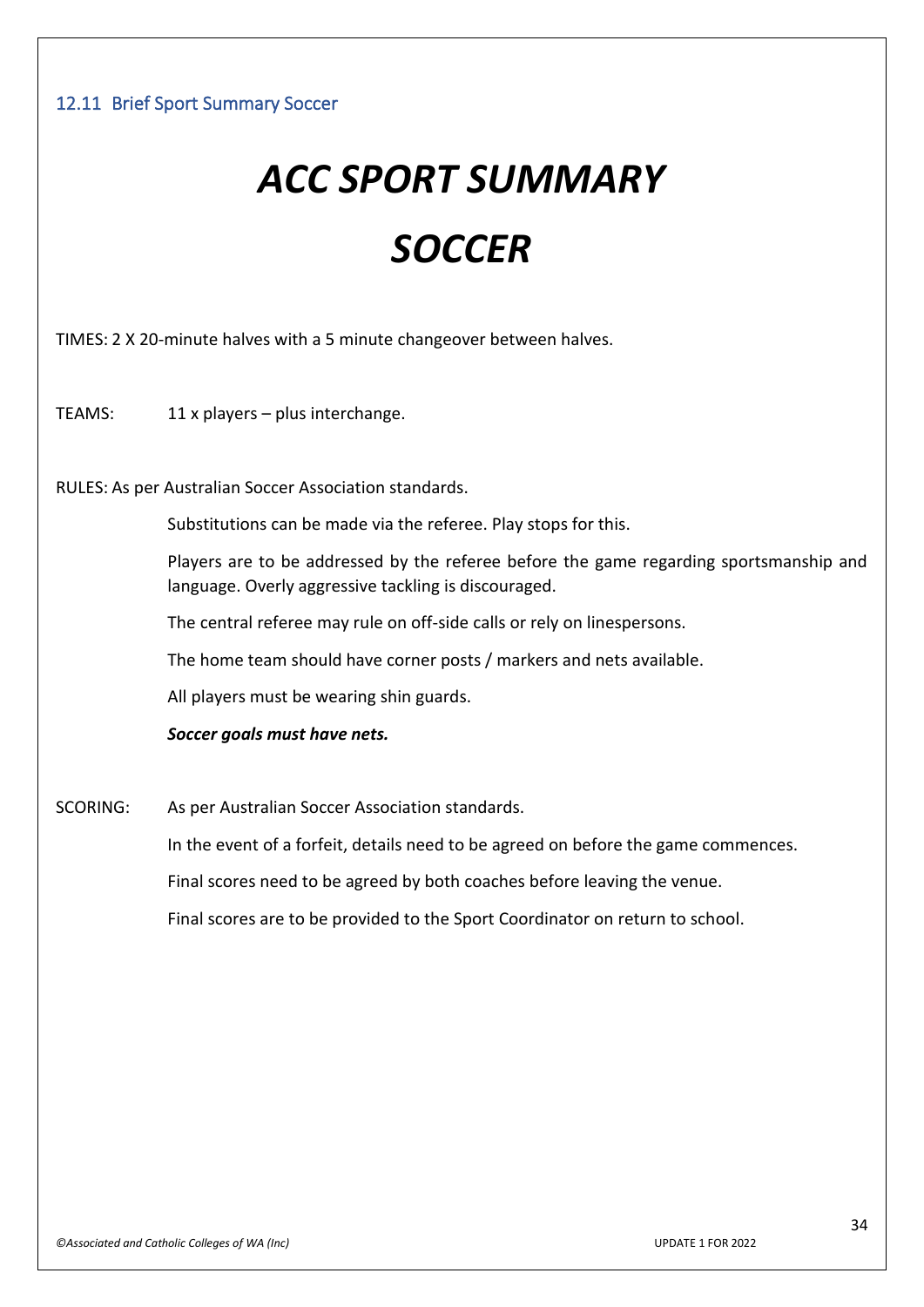## <span id="page-34-0"></span>12.12 Brief Sport Summary Ultimate Frisbee

# *ACC SPORT SUMMARY ULTIMATE FRISBEE*

## 2 X 20-minute halves with a 5-minute changeover between games.

**TEAMS:** 5 players on field. Male/female ratio must be 2:3.

## **RULES**:

- There is no running with the frisbee. The frisbee can only be moved up the field by passing it.
- When a player catches the disc, they must establish a "pivot" foot before throwing, a little like basketball.
- The person with the frisbee has 10 seconds to throw.
- No physical contact is allowed between players. Contact results in a foul. In practice, small amounts of accidental contact are usually tolerated.
- A "turnover" occurs when the frisbee hits the ground, goes out of bounds, is dropped or intercepted. Unlike touch football, if the frisbee is knocked down, the team that last **held** the frisbee loses it, regardless of who knocks it down. The defensive team takes possession of the disc at that point and becomes the offensive team.
- **Unlimited substitutions** are allowed between points, although none during points.
- 2m minimum pass distance.
- If a player drops the disc or causes a turnover in their defensive end zone a touchdown/point will be awarded, and play will restart.

## **SCORING:**

- The object of the game is for a team to connect passes down the field until the disc is caught in their opponents' end zone, scoring one point. Teams change ends at the end of each point.
- In the event of a forfeit, details need to be agreed on before the game commences.
- Final scores need to be agreed by both coaches before leaving the venue.
- Final scores are to be provided to the Sport Coordinator on return to school.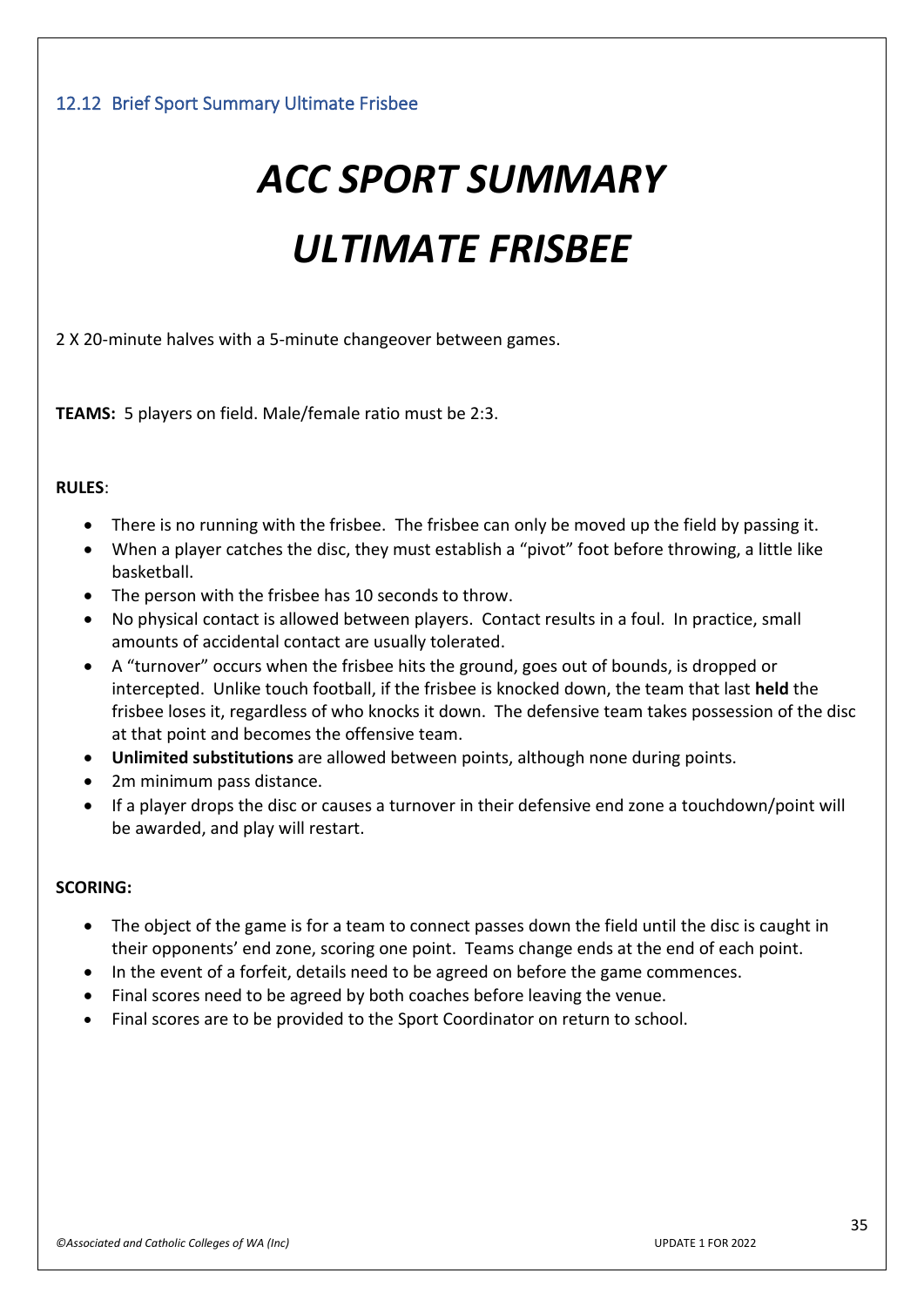## <span id="page-35-0"></span>12.13 Codes of Behaviour

# *Codes of Behaviour*

The Codes of Behaviour have been developed to assist everyone involved in ACC sport to promote fair play and appropriate behaviour. The codes outline appropriate behaviour for players, coaches, teachers, officials, administrators, and spectators.

(ACC Codes of Behaviour have been adopted from the "Aussie Sport – Codes of Behaviour", produced by the Australian Sports Commission.)

# **Players Code of Behaviour**

- Respect the rights, dignity and worth of all participants regardless of their gender, age, ability, cultural background or religion.
- Play by the rules
- Never argue with an official. If you disagree, have your captain, coach or manager approach the official during a break or after the competition.
- Control your temper. Verbal abuse of officials and sledging other players, deliberately distracting, or provoking an opponent are not acceptable or permitted behaviours in any sport.
- Work equally hard for yourself and/or your team. Your team's performance will benefit, so will you.
- Be a good sport. Applaud all good plays whether your team or the opposition makes them.
- Treat all participants in your sport, as you like to be treated. Do not bully or take unfair advantage of another competitor.
- Cooperate with your coach, teammates, and opponents. Without them there would be no competition.
- Participate for your own enjoyment and benefit, not just to please parents and coaches.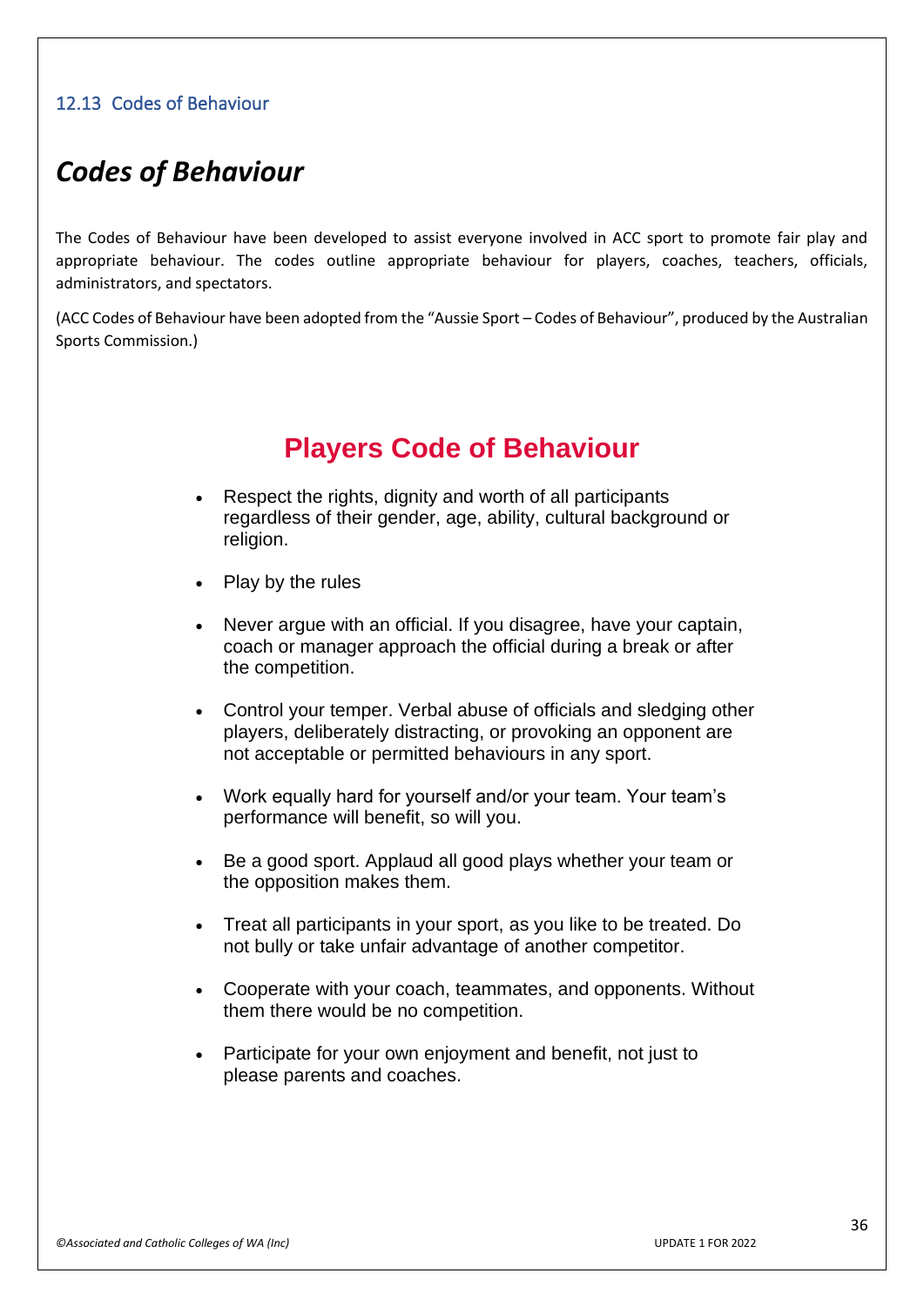# **Coaches Code of Behaviour**

- Respect the rights, dignity and worth of every young person regardless of their gender, age, ability, cultural background, or religion.
- Remember that young people participate for pleasure and winning is only part of the fun.
- Never ridicule or yell at a young player for making a mistake or not winning.
- Be reasonable in your demands on players' time, energy and enthusiasm.
- Operate within the rules and spirit of your sport and teach your players to do the same.
- Ensure that the time players spend with you is a positive experience. All young people are deserving of equal attention and opportunities.
- Avoid overplaying the talented players; the just average need and deserve equal time.
- Ensure that equipment and facilities meet safety standards and are appropriate to the age and ability of all players.
- Display control, respect, and professionalism to all involved with the sport. This includes opponents, coaches, officials, administrators, the media, parents, and spectators. Encourage your players to do the same.
- Show concern and caution toward sick and injured players. Follow the advice of a physician when determining whether an injured player is ready to recommence training or competition.
- Obtain appropriate qualifications and keep up to date with the latest coaching practices and the principles of growth and development of young people.
- Any physical contact with a young person should be appropriate to the situation and necessary for the player's skill development.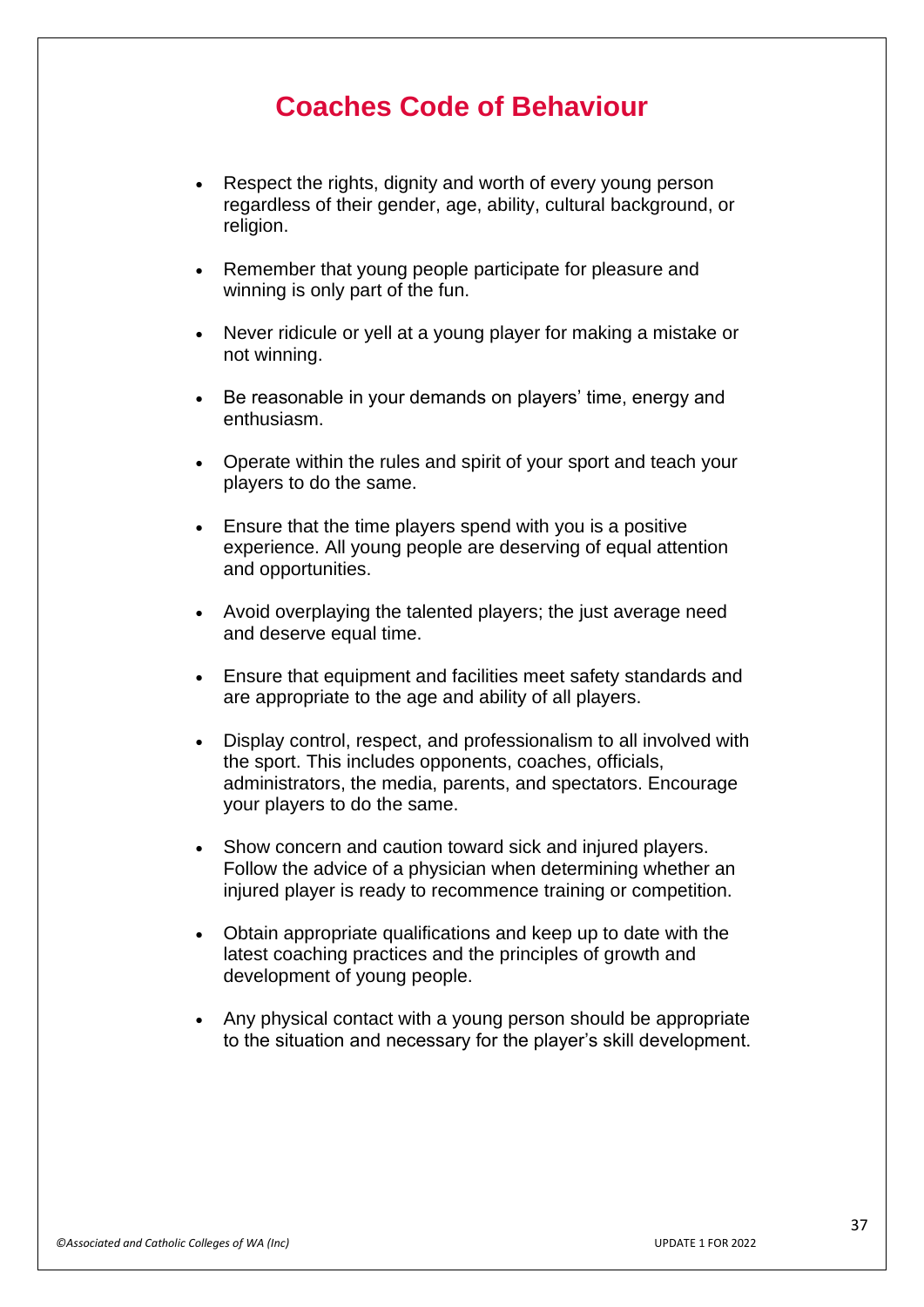# **Teachers Code of Behaviour**

- Respect the rights, dignity and worth of every young person regardless of their gender, age, ability, cultural background, or religion.
- Encourage young people to develop basic skills in a variety of sports and discourage over specialisation in one event, sport or playing position.
- Create opportunities to teach appropriate sports behaviour as well as basic skills.
- Give priority to free play activities, skill learning and modified sports over highly structured competition for primary school children.
- Prepare young people for intra and inter school competition by teaching them basic sport skills.
- Make young people aware of the positive benefits of participation in sporting activities.
- Keep up to date with coaching practices and the principles of physical growth and development. Read and use the latest coaching and teaching resources for junior sport.
- Help young people understand the differences between the junior competition they participate in and professional sport.
- Help young people understand that playing by the rules is their responsibility.
- Give all young people equal opportunities to participate in administration, coaching and refereeing as well as playing.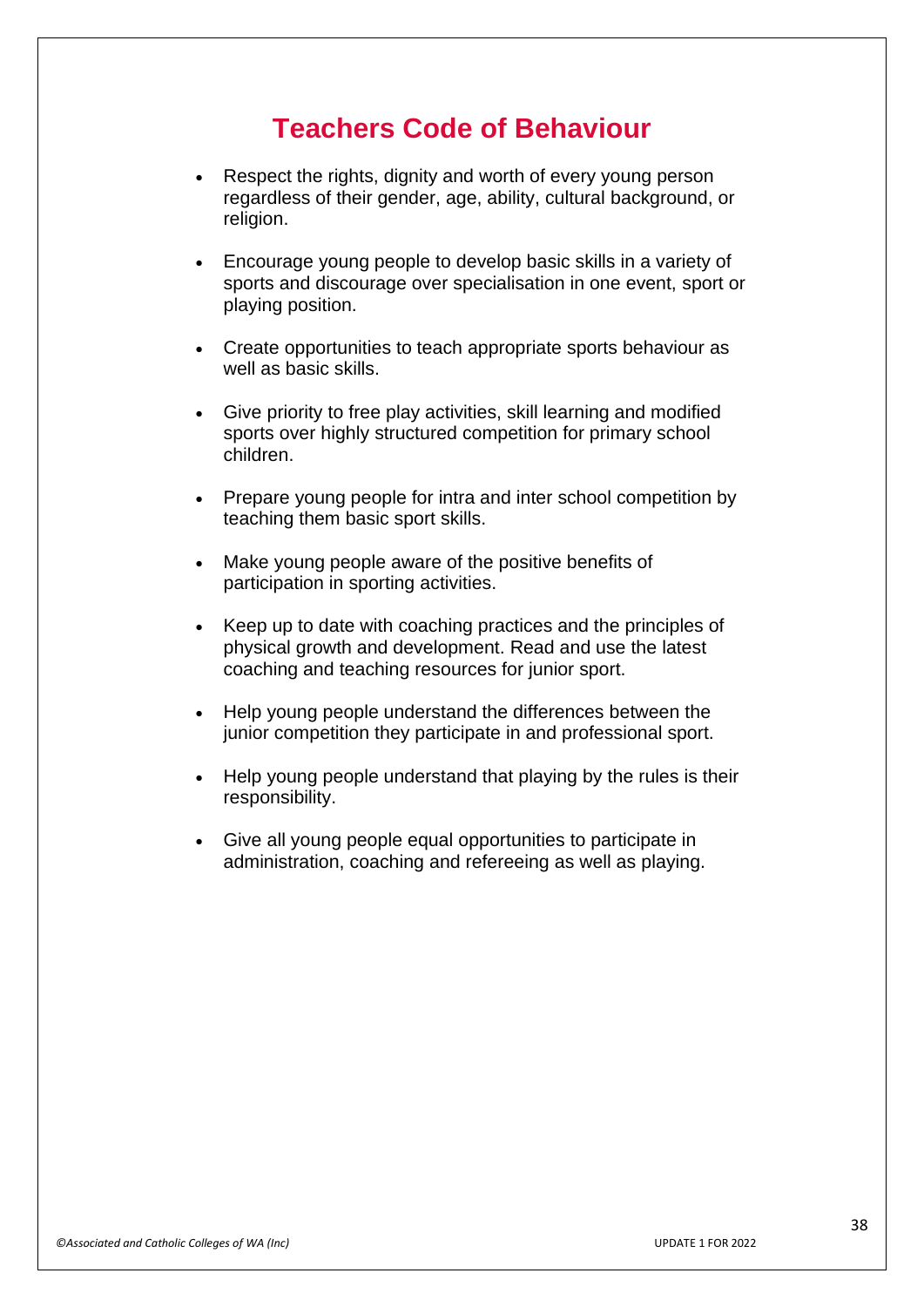# **Administrators Code of Behaviour**

- Respect the rights, dignity and worth of every young person regardless of their gender, age, ability, cultural background, or religion.
- Involve young people in planning, leadership, evaluation, and decision making related to the activity.
- Give all young people equal opportunities to participate.
- Create pathways for young people to participate in sport not just as a player but as a coach, referee, administrator etc.
- Ensure that rules, equipment, length of games and training schedules are modified to suit the age, ability, and maturity level of young players.
- Provide quality supervision and instruction for junior players.
- Remember that young people participate for their enjoyment and benefit. Do not overemphasis awards.
- Help coaches and officials highlight appropriate behaviour and skill development and help improve the standards of coaching and officiating.
- Ensure that everyone involved in junior sport emphasises fair play, and not winning at all costs.
- Give a code of behaviour sheet to spectators, officials, parents, coaches, players, and the media, and encourage them to follow it.
- Remember, you set an example. Your behaviour and comments should be positive and supportive.
- Make it clear that abusing young people in any way is unacceptable and will result in disciplinary action.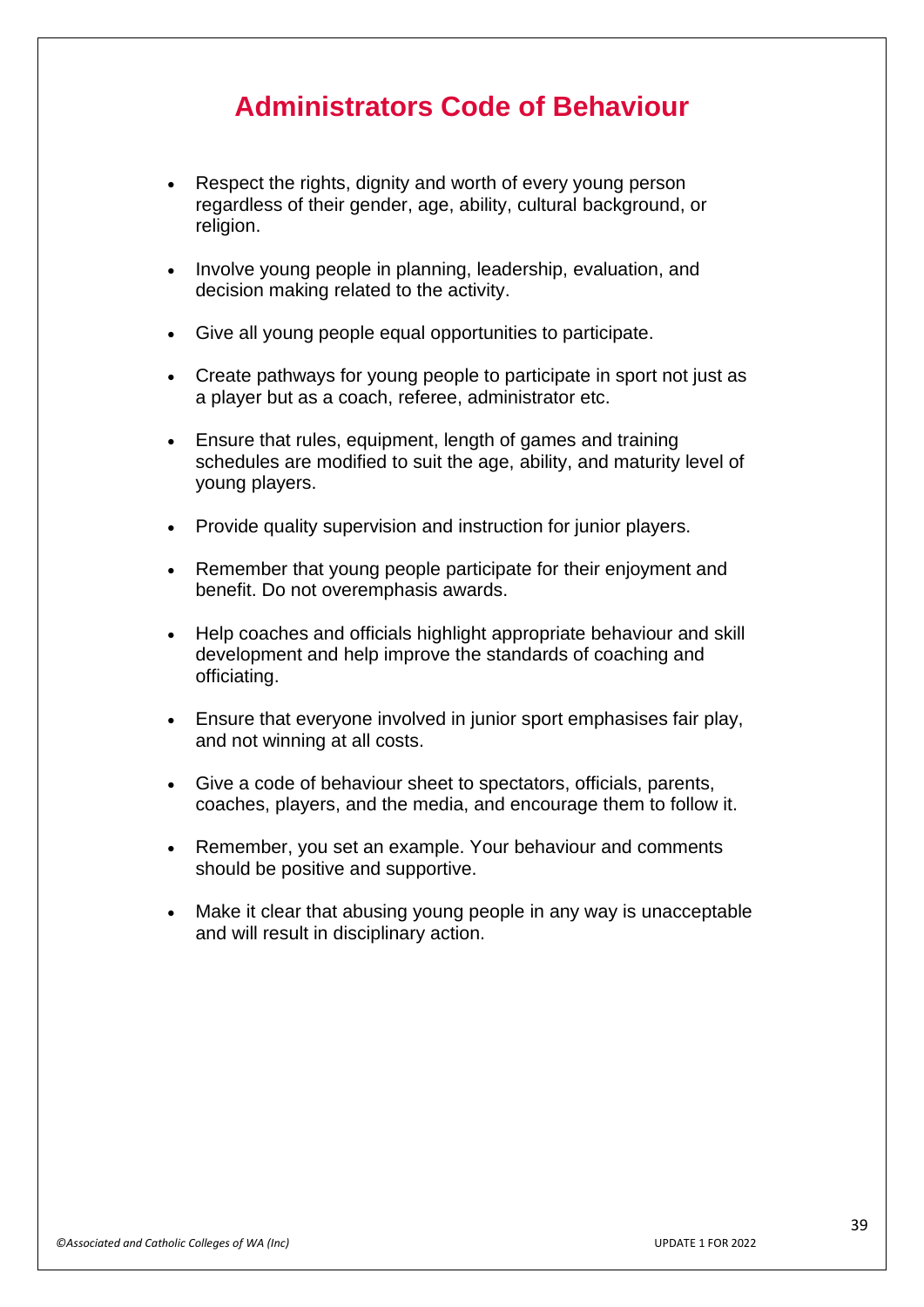# **Officials Code of Behaviour**

- Give all young people a 'fair go' regardless of their gender, age, ability, cultural background, or religion.
- Modify rules and regulations to match the skill levels and needs of young people.
- Compliment and encourage all participants.
- Be consistent, objective, and courteous when making decisions.
- Condemn unsporting behaviour and promote respect for all opponents.
- Emphasise the spirit of the game rather than the errors.
- Encourage and promote rule changes, which will make participation more enjoyable.
- Be a good sport yourself. Actions speak louder than words.
- Keep up to date with the latest trends in officiating and the principles of growth and development of young people.
- Remember, you set an example. Your behaviour and comments should be positive and supportive.
- Place the safety and welfare of the participants above all else.